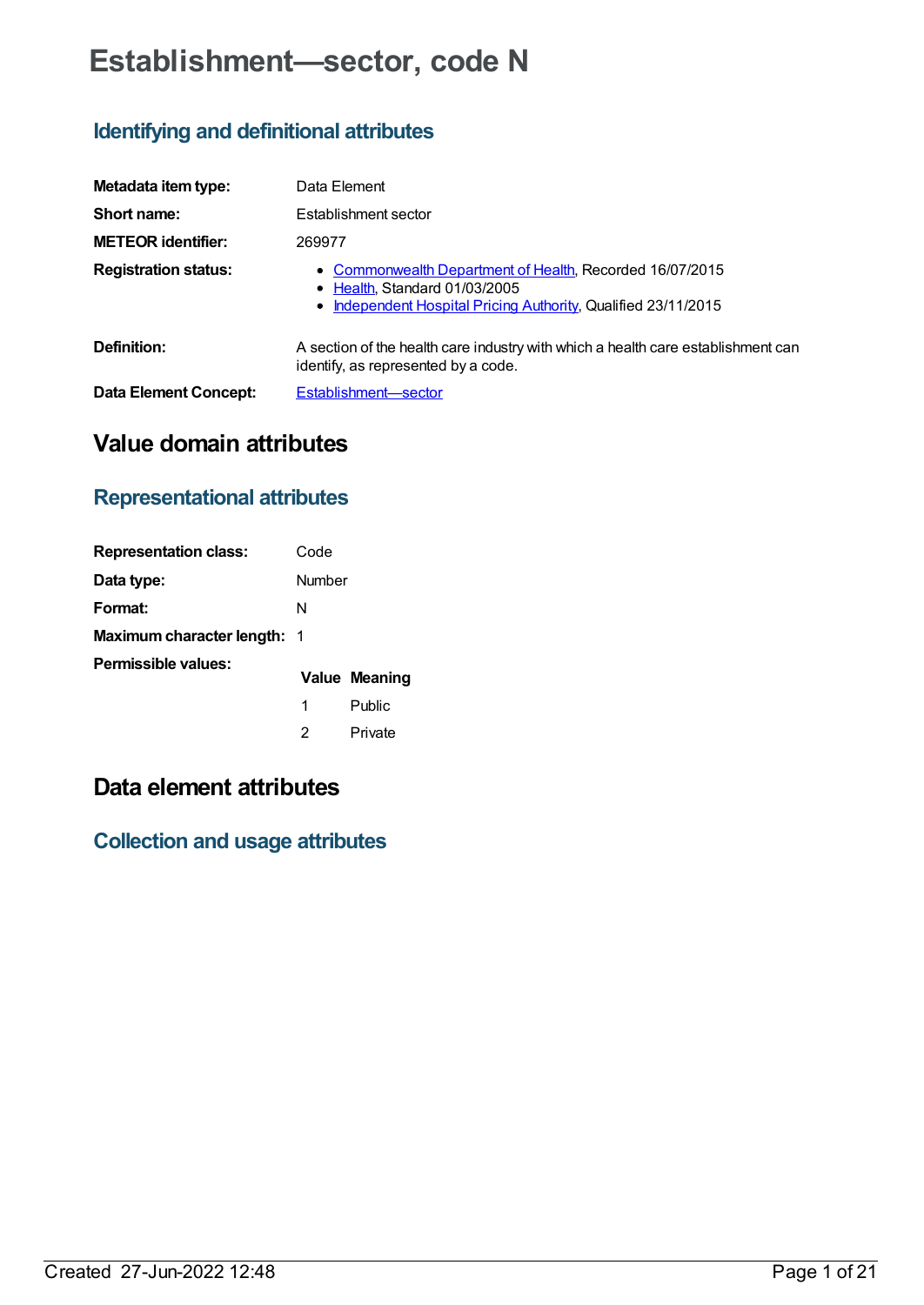**Guide for use:** This data element is used to differentiate between establishments run by the government sector (code 1) and establishments that receive some government funding but are run by the non-government sector (code 2).

# CODE 1 Public

This code is to be used when the establishment:

- operates from the public accounts of a Commonwealth, state or territory government or is part of the executive, judicial or legislative arms of government,
- is part of the general government sector or is controlled by some part of the general government sector,
- provides government services free of charge or at nominal prices, and
- is financed mainly from taxation.

# CODE 2 Private

This code is to be used only when the establishment:

- is not controlled by government,
- is directed by a group of officers, an executive committee or a similar body
- elected by a majority of members, and
- may be an income tax exempt charity.

# **Relational attributes**

| <b>Related metadata</b><br>references:                      | Supersedes <b>EE</b> stablishment sector, version 4, DE, NHDD, NHIMG, Superseded<br>01/03/2005.pdf (15.8 KB) No registration status                                                                                                                                                                                                                            |
|-------------------------------------------------------------|----------------------------------------------------------------------------------------------------------------------------------------------------------------------------------------------------------------------------------------------------------------------------------------------------------------------------------------------------------------|
|                                                             | Is used in the formation of Establishment—activity based funding organisation<br>identifier, NNX[X]NNNNN                                                                                                                                                                                                                                                       |
|                                                             | • Health, Recorded 17/11/2021                                                                                                                                                                                                                                                                                                                                  |
|                                                             | Is used in the formation of Establishment—Activity based funding organisation<br>identifier, NNX[X]NNNNN                                                                                                                                                                                                                                                       |
|                                                             | • Health, Standard 12/12/2018                                                                                                                                                                                                                                                                                                                                  |
|                                                             | Is used in the formation of Establishment—organisation identifier (Australian),<br><b>NNX[X]NNNNN</b>                                                                                                                                                                                                                                                          |
|                                                             | • ACT Health (retired), Candidate 08/08/2018<br>• Commonwealth Department of Health, Recorded 30/07/2015<br>• Health, Standard 01/03/2005<br>• Independent Hospital Pricing Authority, Standard 31/10/2012<br>• Indigenous, Incomplete 18/10/2012<br>• National Health Performance Authority (retired), Retired 01/07/2016<br>• WA Health, Standard 19/03/2015 |
| <b>Implementation in Data Set</b><br><b>Specifications:</b> | Activity based funding: Mental health care DSS 2015-16Independent Hospital<br>Pricing Authority, Superseded 16/03/2016                                                                                                                                                                                                                                         |
|                                                             | Implementation start date: 01/07/2015                                                                                                                                                                                                                                                                                                                          |
|                                                             | Implementation end date: 30/06/2016                                                                                                                                                                                                                                                                                                                            |
|                                                             |                                                                                                                                                                                                                                                                                                                                                                |
|                                                             | Activity based funding: Mental health care DSS 2016-17 Independent Hospital                                                                                                                                                                                                                                                                                    |

Pricing Authority, Superseded 28/02/2017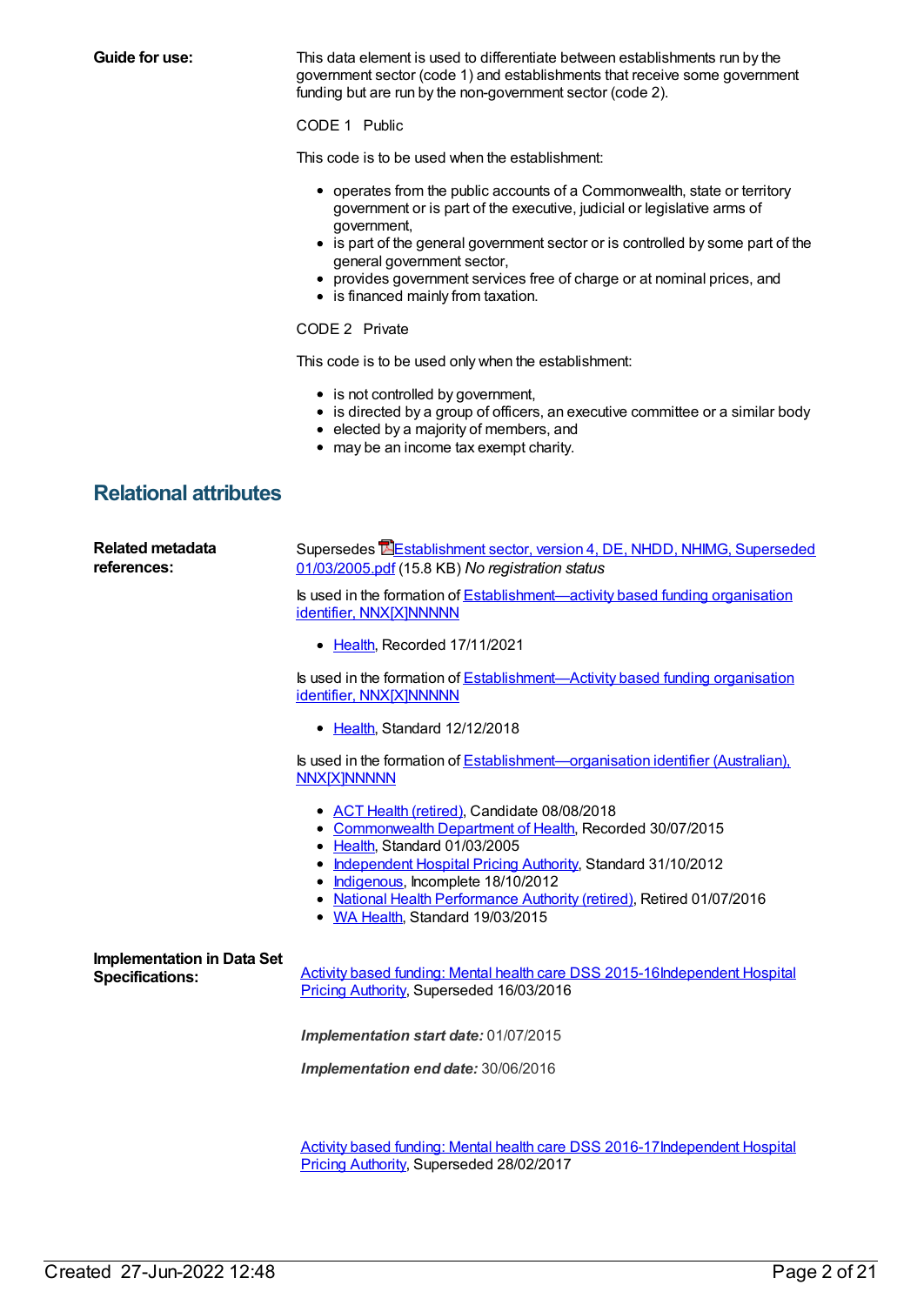*Implementation start date:* 01/07/2016 *Implementation end date:* 30/06/2017

[Admitted](https://meteor.aihw.gov.au/content/273050) patient care NMDS[Health](https://meteor.aihw.gov.au/RegistrationAuthority/12), Superseded 07/12/2005

*Implementation start date:* 01/07/2005 *Implementation end date:* 30/06/2006

[Admitted](https://meteor.aihw.gov.au/content/334023) patient care NMDS 2006-07[Health](https://meteor.aihw.gov.au/RegistrationAuthority/12), Superseded 23/10/2006

*Implementation start date:* 01/07/2006 *Implementation end date:* 30/06/2007

[Admitted](https://meteor.aihw.gov.au/content/339089) patient care NMDS 2007-08[Health](https://meteor.aihw.gov.au/RegistrationAuthority/12), Superseded 05/02/2008

*Implementation start date:* 01/07/2007 *Implementation end date:* 30/06/2008

[Admitted](https://meteor.aihw.gov.au/content/361679) patient care NMDS 2008-09[Health](https://meteor.aihw.gov.au/RegistrationAuthority/12), Superseded 04/02/2009

*Implementation start date:* 01/07/2008 *Implementation end date:* 30/06/2009

[Admitted](https://meteor.aihw.gov.au/content/374205) patient care NMDS 2009-10[Health](https://meteor.aihw.gov.au/RegistrationAuthority/12), Superseded 22/12/2009

*Implementation start date:* 01/07/2009

*Implementation end date:* 30/06/2010

[Admitted](https://meteor.aihw.gov.au/content/386797) patient care NMDS 2010-11[Health](https://meteor.aihw.gov.au/RegistrationAuthority/12), Superseded 18/01/2011

*Implementation start date:* 01/07/2010 *Implementation end date:* 30/06/2011

[Admitted](https://meteor.aihw.gov.au/content/426861) patient care NMDS 2011-12[Commonwealth](https://meteor.aihw.gov.au/RegistrationAuthority/10) Department of Health, Recorded 16/07/2015 [Health](https://meteor.aihw.gov.au/RegistrationAuthority/12), Superseded 11/04/2012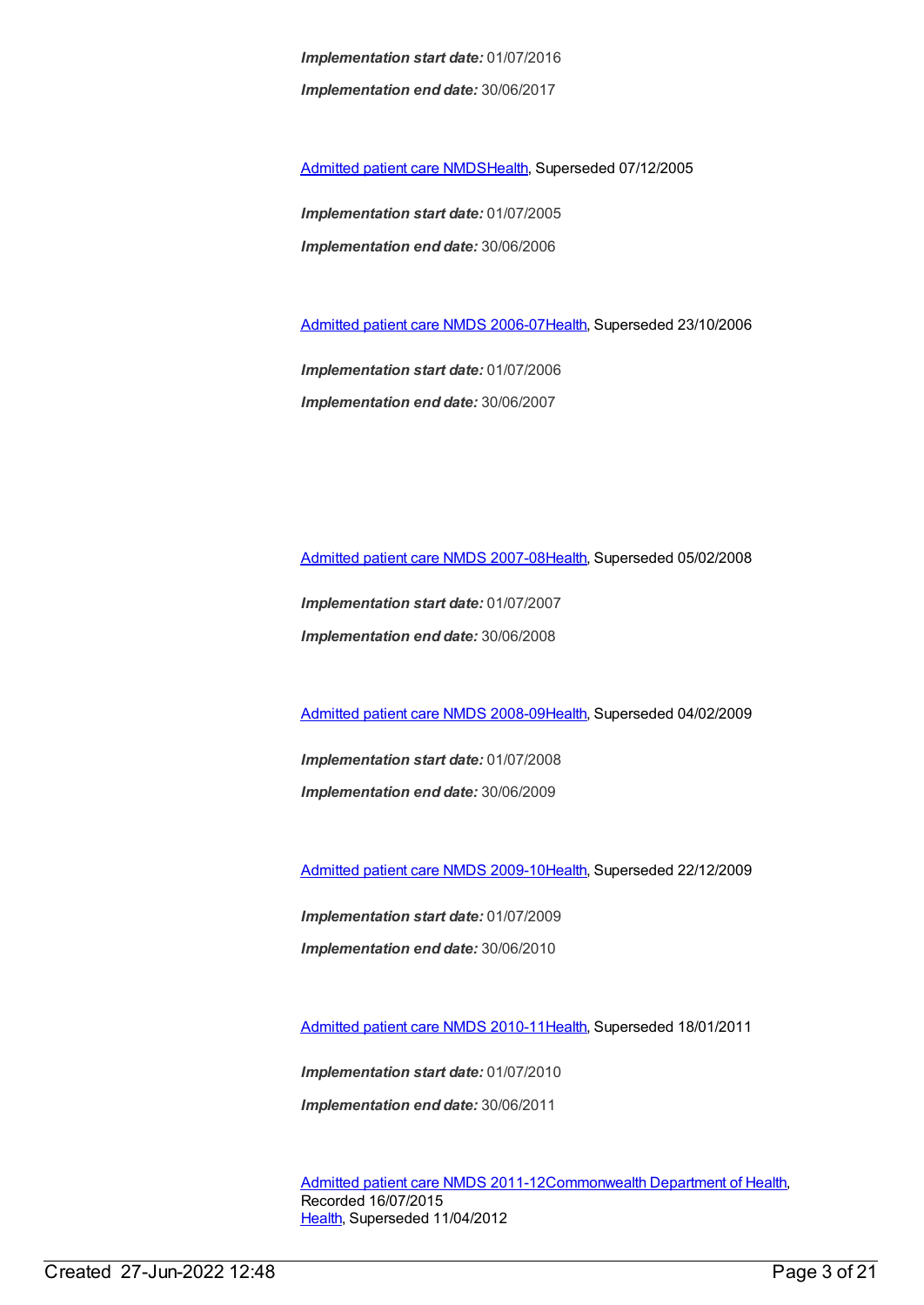*Implementation start date:* 01/07/2011 *Implementation end date:* 30/06/2012

[Admitted](https://meteor.aihw.gov.au/content/466132) patient care NMDS 2012-13[Health](https://meteor.aihw.gov.au/RegistrationAuthority/12), Superseded 02/05/2013

*Implementation start date:* 01/07/2012 *Implementation end date:* 30/06/2013

[Admitted](https://meteor.aihw.gov.au/content/491555) patient care NMDS 2013-14[Health](https://meteor.aihw.gov.au/RegistrationAuthority/12), Superseded 11/04/2014

*Implementation start date:* 01/07/2013 *Implementation end date:* 30/06/2014

[Admitted](https://meteor.aihw.gov.au/content/535047) patient care NMDS 2014-15[Health](https://meteor.aihw.gov.au/RegistrationAuthority/12), Superseded 13/11/2014

*Implementation start date:* 01/07/2014 *Implementation end date:* 30/06/2015

[Admitted](https://meteor.aihw.gov.au/content/588909) patient care NMDS 2015-16[Health](https://meteor.aihw.gov.au/RegistrationAuthority/12), Superseded 10/11/2015

*Implementation start date:* 01/07/2015 *Implementation end date:* 30/06/2016

[Admitted](https://meteor.aihw.gov.au/content/612171) patient care NMDS 2016-17[Health](https://meteor.aihw.gov.au/RegistrationAuthority/12), Superseded 05/10/2016

*Implementation start date:* 01/07/2016 *Implementation end date:* 30/06/2017

[Admitted](https://meteor.aihw.gov.au/content/641349) patient care NMDS 2017-18[Health](https://meteor.aihw.gov.au/RegistrationAuthority/12), Superseded 25/01/2018

*Implementation start date:* 01/07/2017 *Implementation end date:* 30/06/2018

[Admitted](https://meteor.aihw.gov.au/content/676382) patient care NMDS 2018-19ACT Health [\(retired\)](https://meteor.aihw.gov.au/RegistrationAuthority/9), Candidate 09/08/2018 [Health](https://meteor.aihw.gov.au/RegistrationAuthority/12), Superseded 12/12/2018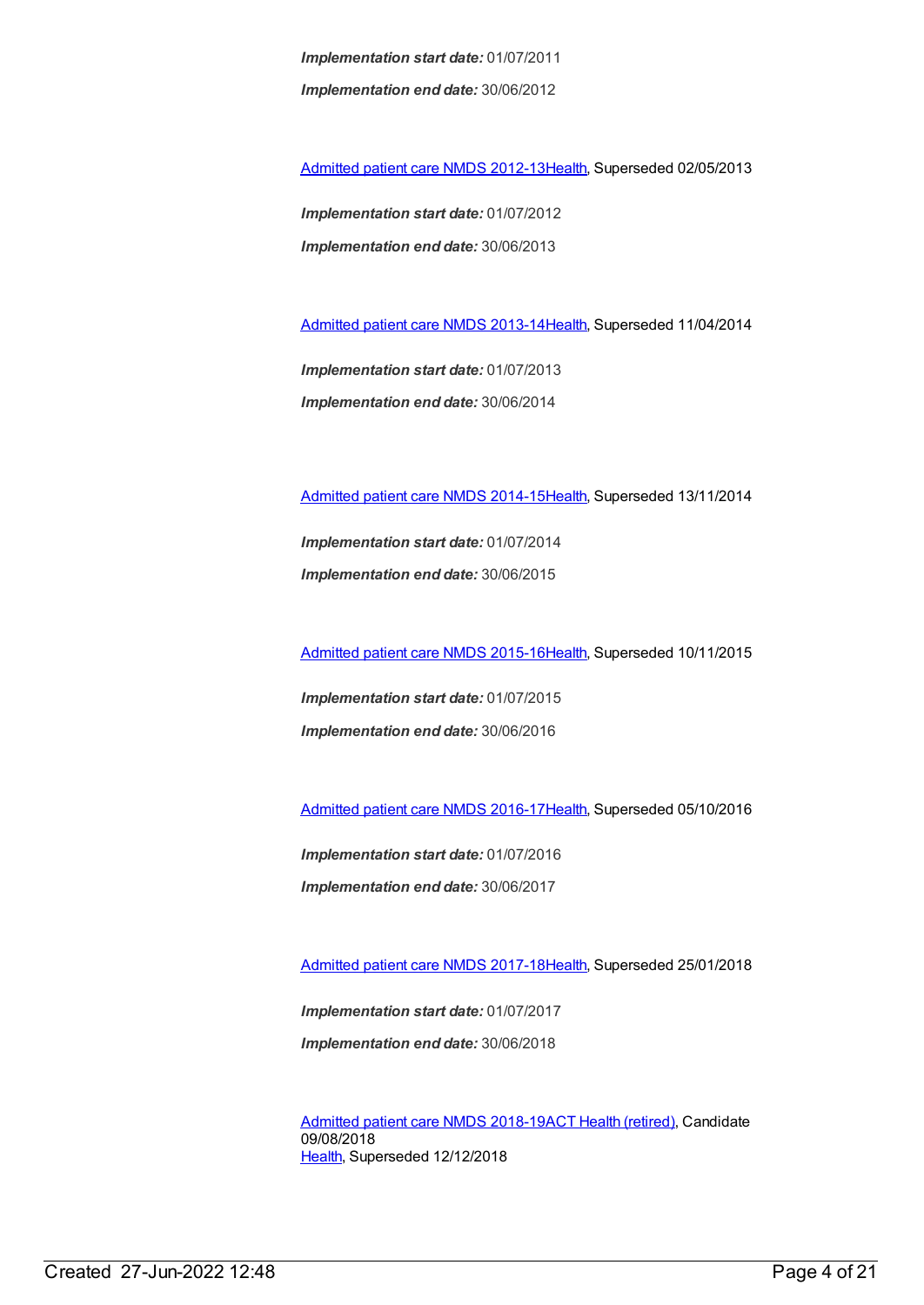*Implementation end date:* 30/06/2019

[Admitted](https://meteor.aihw.gov.au/content/699728) patient care NMDS 2019-20[Health](https://meteor.aihw.gov.au/RegistrationAuthority/12), Superseded 18/12/2019

*Implementation start date:* 01/07/2019

*Implementation end date:* 30/06/2020

[Admitted](https://meteor.aihw.gov.au/content/713850) patient care NMDS 2020–2[1Health](https://meteor.aihw.gov.au/RegistrationAuthority/12), Superseded 05/02/2021

*Implementation start date:* 01/07/2020

*Implementation end date:* 30/06/2021

*DSS specific information:*

To be reported as:

- 1. Public (excluding psychiatric hospitals)
- 2. Private (excluding free-standing day hospital facilities)
- 3. Public psychiatric
- 4. Private free-standing day hospital facility

[Admitted](https://meteor.aihw.gov.au/content/728439) patient care NMDS 2021–2[2Health](https://meteor.aihw.gov.au/RegistrationAuthority/12), Superseded 20/10/2021

*Implementation start date:* 01/07/2021

*Implementation end date:* 30/06/2022

*DSS specific information:*

To be reported as:

- 1. Public (excluding psychiatric hospitals)
- 2. Private (excluding free-standing day hospital facilities)
- 3. Public psychiatric
- 4. Private free-standing day hospital facility

[Admitted](https://meteor.aihw.gov.au/content/742173) patient care NMDS 2022–2[3Health](https://meteor.aihw.gov.au/RegistrationAuthority/12), Standard 20/10/2021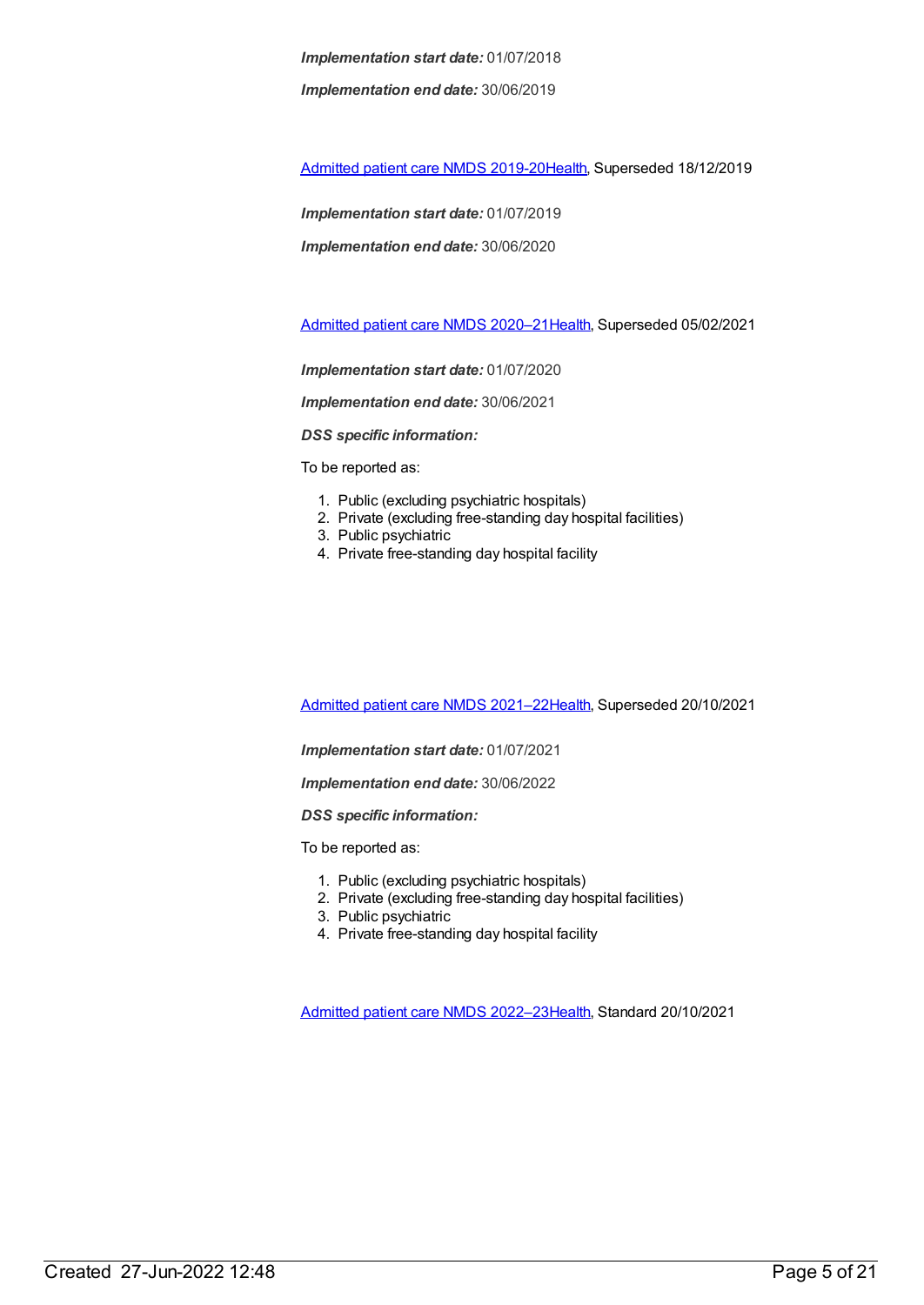#### *Implementation end date:* 30/06/2023

## *DSS specific information:*

To be reported as:

- 1. Public (excluding psychiatric hospitals)
- 2. Private (excluding free-standing day hospital facilities)
- 3. Public psychiatric
- 4. Private free-standing day hospital facility

[Community](https://meteor.aihw.gov.au/content/285489) mental health care NMDS 2005-0[6Health](https://meteor.aihw.gov.au/RegistrationAuthority/12), Superseded 07/12/2005

*Implementation start date:* 01/07/2005

*Implementation end date:* 30/06/2006

[Community](https://meteor.aihw.gov.au/content/334069) mental health care NMDS 2006-0[7Health](https://meteor.aihw.gov.au/RegistrationAuthority/12), Superseded 23/10/2006

*Implementation start date:* 01/07/2006

*Implementation end date:* 30/06/2007

[Community](https://meteor.aihw.gov.au/content/345116) mental health care NMDS 2007-0[8Health](https://meteor.aihw.gov.au/RegistrationAuthority/12), Superseded 05/02/2008

*Implementation start date:* 01/07/2007 *Implementation end date:* 30/06/2008

[Community](https://meteor.aihw.gov.au/content/362308) mental health care NMDS 2008-0[9Health](https://meteor.aihw.gov.au/RegistrationAuthority/12), Superseded 04/02/2009

*Implementation start date:* 01/07/2008 *Implementation end date:* 30/06/2009

[Community](https://meteor.aihw.gov.au/content/374216) mental health care NMDS 2009-1[0Health](https://meteor.aihw.gov.au/RegistrationAuthority/12), Superseded 05/01/2010

*Implementation start date:* 01/07/2009 *Implementation end date:* 30/06/2010

[Community](https://meteor.aihw.gov.au/content/386803) mental health care NMDS 2010-1[1Health](https://meteor.aihw.gov.au/RegistrationAuthority/12), Superseded 01/12/2010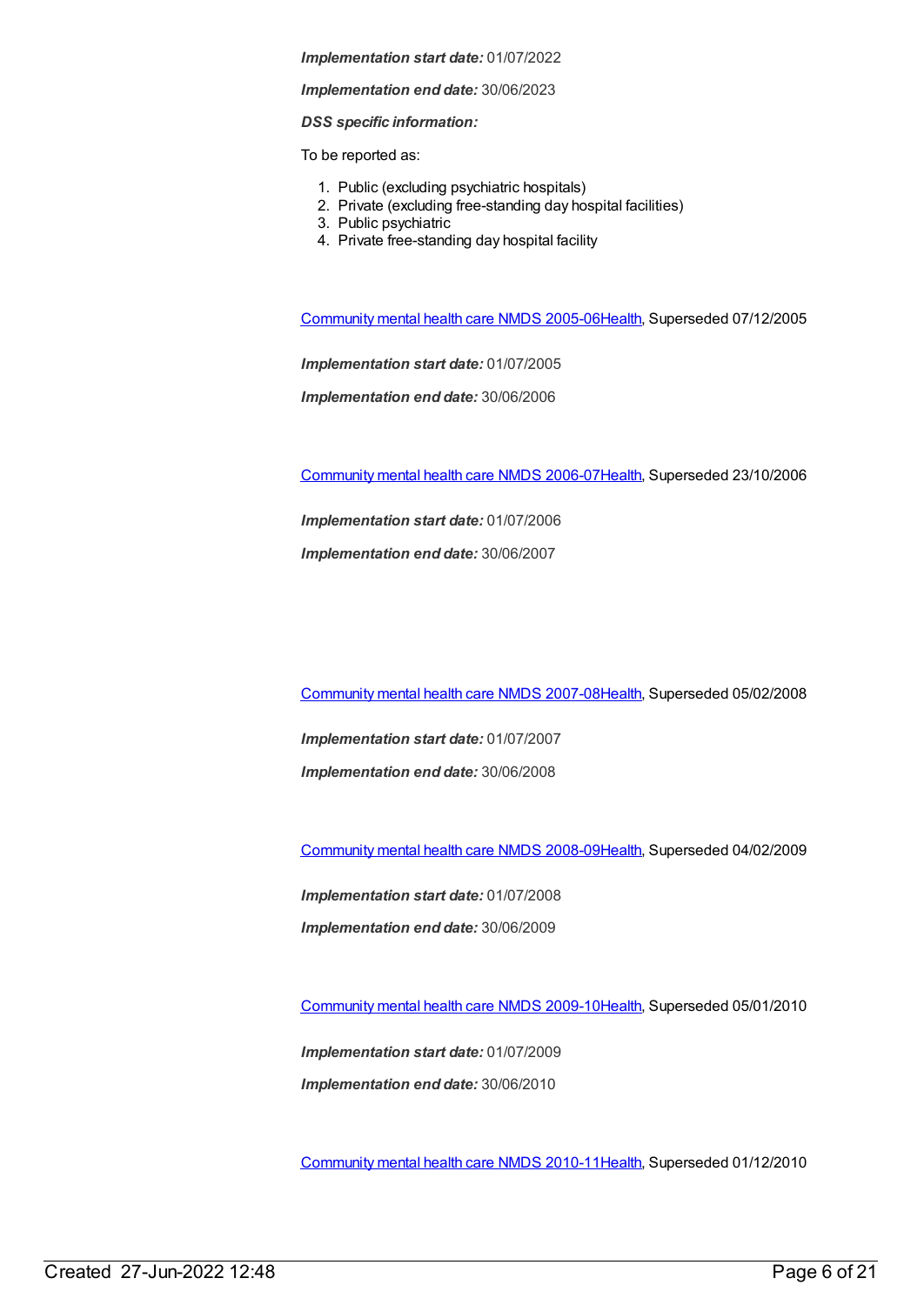*Implementation start date:* 01/07/2010 *Implementation end date:* 30/06/2011

[Community](https://meteor.aihw.gov.au/content/424727) mental health care NMDS 2011-1[2Health](https://meteor.aihw.gov.au/RegistrationAuthority/12), Superseded 07/03/2012

*Implementation start date:* 01/07/2011 *Implementation end date:* 30/06/2012

[Community](https://meteor.aihw.gov.au/content/468200) mental health care NMDS 2012-1[3Health](https://meteor.aihw.gov.au/RegistrationAuthority/12), Superseded 07/02/2013

*Implementation start date:* 01/07/2012 *Implementation end date:* 30/06/2013

[Community](https://meteor.aihw.gov.au/content/493658) mental health care NMDS 2013-1[4Health](https://meteor.aihw.gov.au/RegistrationAuthority/12), Superseded 07/03/2014

*Implementation start date:* 01/07/2013 *Implementation end date:* 30/06/2014

[Community](https://meteor.aihw.gov.au/content/549878) mental health care NMDS 2014-1[5Health](https://meteor.aihw.gov.au/RegistrationAuthority/12), Superseded 13/11/2014

*Implementation start date:* 01/07/2014 *Implementation end date:* 30/06/2015

[Community](https://meteor.aihw.gov.au/content/565694) mental health care NMDS 2015-1[6Health](https://meteor.aihw.gov.au/RegistrationAuthority/12), Superseded 04/09/2015

*Implementation start date:* 01/07/2015 *Implementation end date:* 30/06/2016

[Community](https://meteor.aihw.gov.au/content/608534) mental health care NMDS 2016-1[7Health](https://meteor.aihw.gov.au/RegistrationAuthority/12), Superseded 17/08/2017

*Implementation start date:* 01/07/2016 *Implementation end date:* 30/06/2017

[Community](https://meteor.aihw.gov.au/content/645692) mental health care NMDS 2017–1[8Health](https://meteor.aihw.gov.au/RegistrationAuthority/12), Superseded 25/01/2018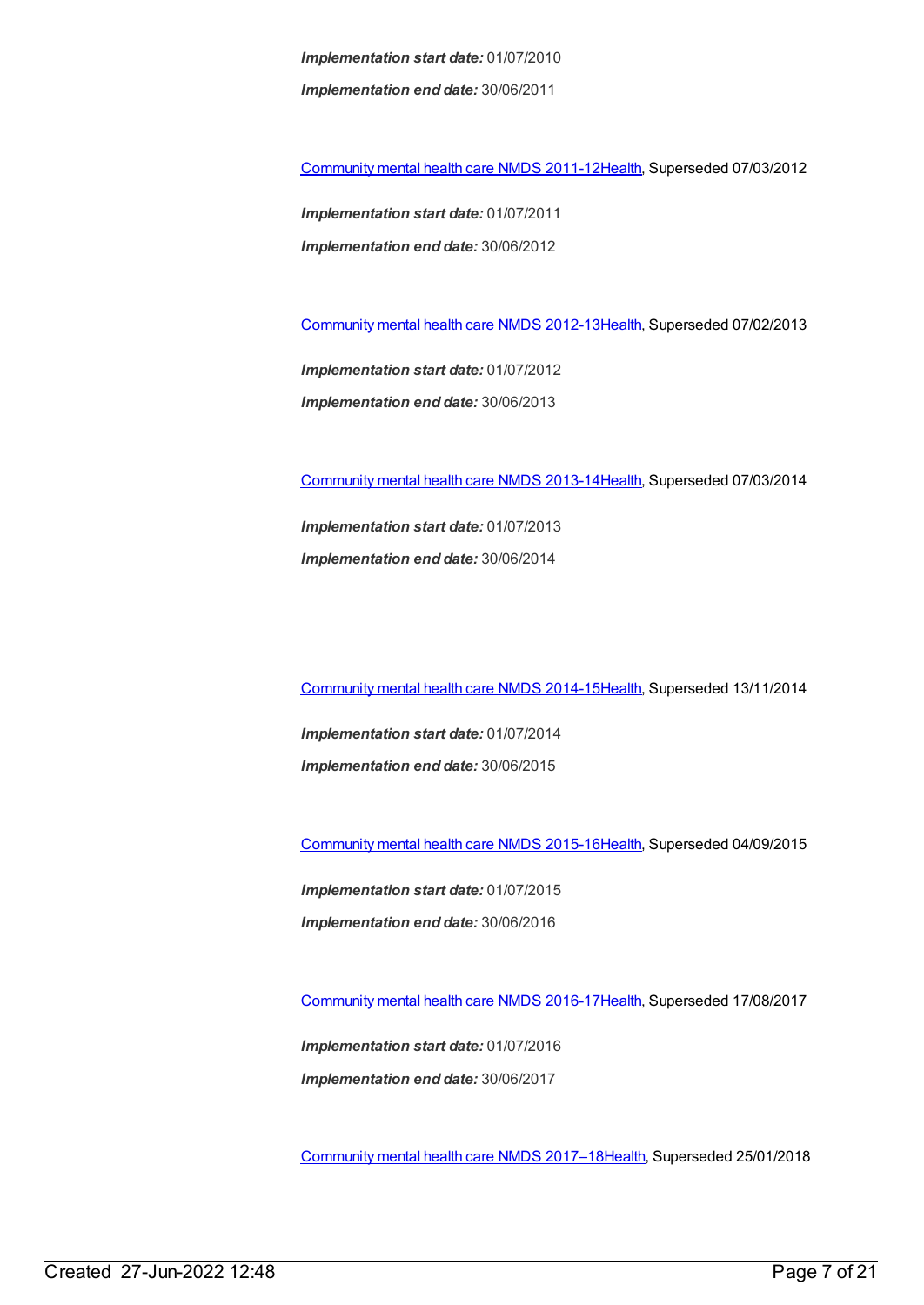*Implementation end date:* 30/06/2018

[Community](https://meteor.aihw.gov.au/content/677802) mental health care NMDS 2018–19ACT Health [\(retired\)](https://meteor.aihw.gov.au/RegistrationAuthority/9), Candidate 09/08/2018 [Health](https://meteor.aihw.gov.au/RegistrationAuthority/12), Superseded 12/12/2018

*Implementation start date:* 01/07/2018 *Implementation end date:* 30/06/2019

[Community](https://meteor.aihw.gov.au/content/699975) mental health care NMDS 2019–2[0Health](https://meteor.aihw.gov.au/RegistrationAuthority/12), Superseded 16/01/2020

*Implementation start date:* 01/07/2019

*Implementation end date:* 30/06/2020

[Community](https://meteor.aihw.gov.au/content/722221) mental health care NMDS 2020–2[1Health](https://meteor.aihw.gov.au/RegistrationAuthority/12), Superseded 20/01/2021

*Implementation start date:* 01/07/2020 *Implementation end date:* 30/06/2021

[Community](https://meteor.aihw.gov.au/content/727348) mental health care NMDS 2021–2[2Health](https://meteor.aihw.gov.au/RegistrationAuthority/12), Superseded 17/12/2021

*Implementation start date:* 01/07/2021 *Implementation end date:* 30/06/2022

[Community](https://meteor.aihw.gov.au/content/742040) mental health care NMDS 2022–2[3Health](https://meteor.aihw.gov.au/RegistrationAuthority/12), Standard 17/12/2021

*Implementation start date:* 01/07/2022 *Implementation end date:* 30/06/2023

Health care client [identification](https://meteor.aihw.gov.au/content/273055)[Health](https://meteor.aihw.gov.au/RegistrationAuthority/12), Superseded 04/05/2005

Health care client [identification](https://meteor.aihw.gov.au/content/288765) DSS[Health,](https://meteor.aihw.gov.au/RegistrationAuthority/12) Superseded 03/12/2008

Health care client [identification](https://meteor.aihw.gov.au/content/374201) DSS[Health,](https://meteor.aihw.gov.au/RegistrationAuthority/12) Retired 20/03/2013

Local Hospital [Networks/Public](https://meteor.aihw.gov.au/content/713848) hospital establishments NMDS 2020–21[Health](https://meteor.aihw.gov.au/RegistrationAuthority/12), Superseded 05/02/2021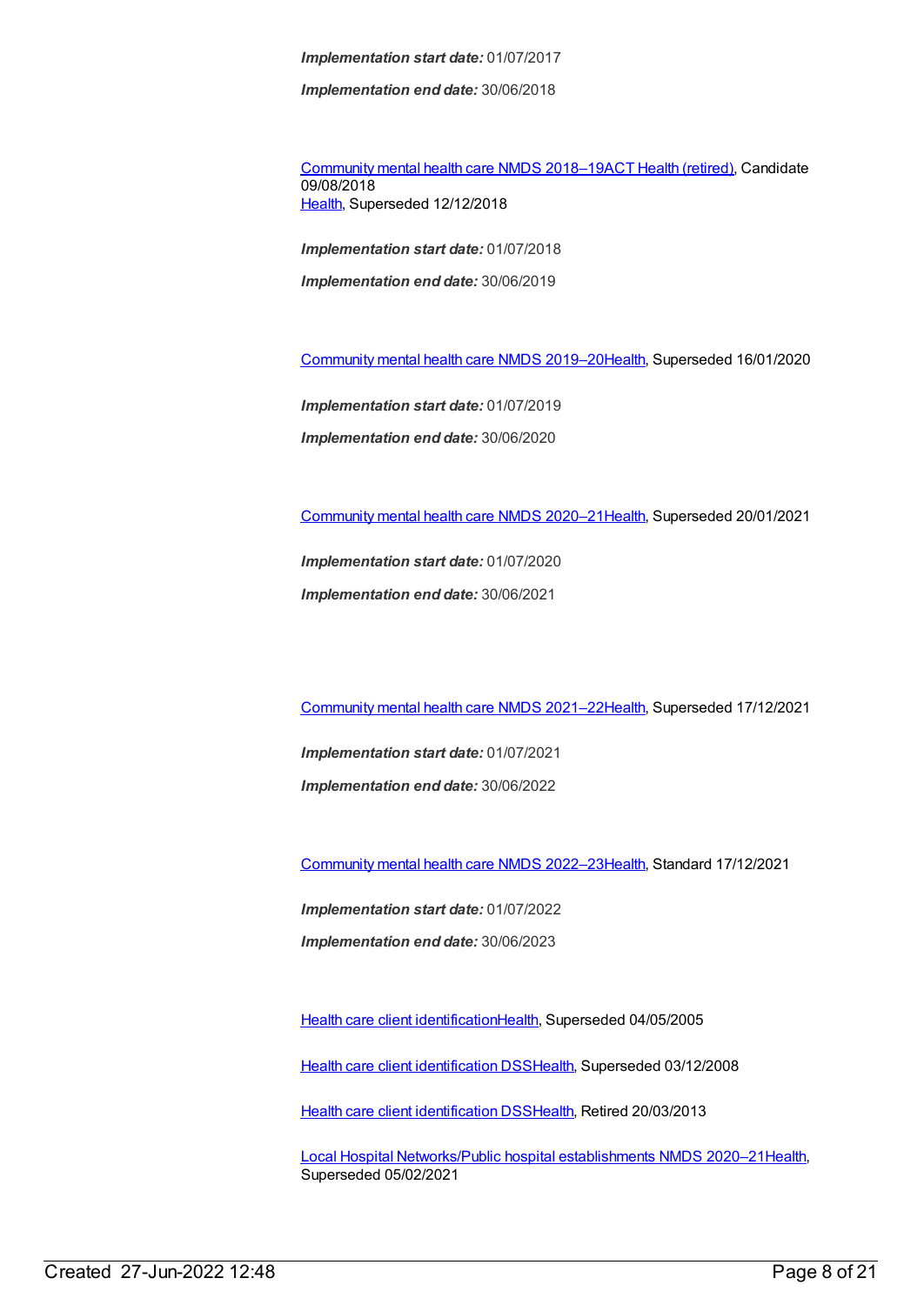### *Implementation end date:* 30/06/2021

# *Conditional obligation:*

This metadata item is only required for the **Public Hospital Establishments (PHE)** reporting level. It is collected once for each PHE.

# *DSS specific information:*

To be reported as:

- 1. Public (excluding psychiatric hospitals)
- 2. Private (excluding free-standing day hospital facilities)
- 3. Public psychiatric
- 4. Private free-standing data hospital facility

Local Hospital [Networks/Public](https://meteor.aihw.gov.au/content/727356) hospital establishments NMDS 2021–22[Health](https://meteor.aihw.gov.au/RegistrationAuthority/12), Superseded 17/12/2021

# *Implementation start date:* 01/07/2021

*Implementation end date:* 30/06/2022

# *Conditional obligation:*

This metadata item is only required for the **Public Hospital Establishments (PHE)** reporting level. It is collected once for each PHE.

# *DSS specific information:*

To be reported as:

- 1. Public (excluding psychiatric hospitals)
- 2. Private (excluding free-standing day hospital facilities)
- 3. Public psychiatric
- 4. Private free-standing data hospital facility

Local Hospital [Networks/Public](https://meteor.aihw.gov.au/content/742044) hospital establishments NMDS 2022–23[Health](https://meteor.aihw.gov.au/RegistrationAuthority/12), Standard 17/12/2021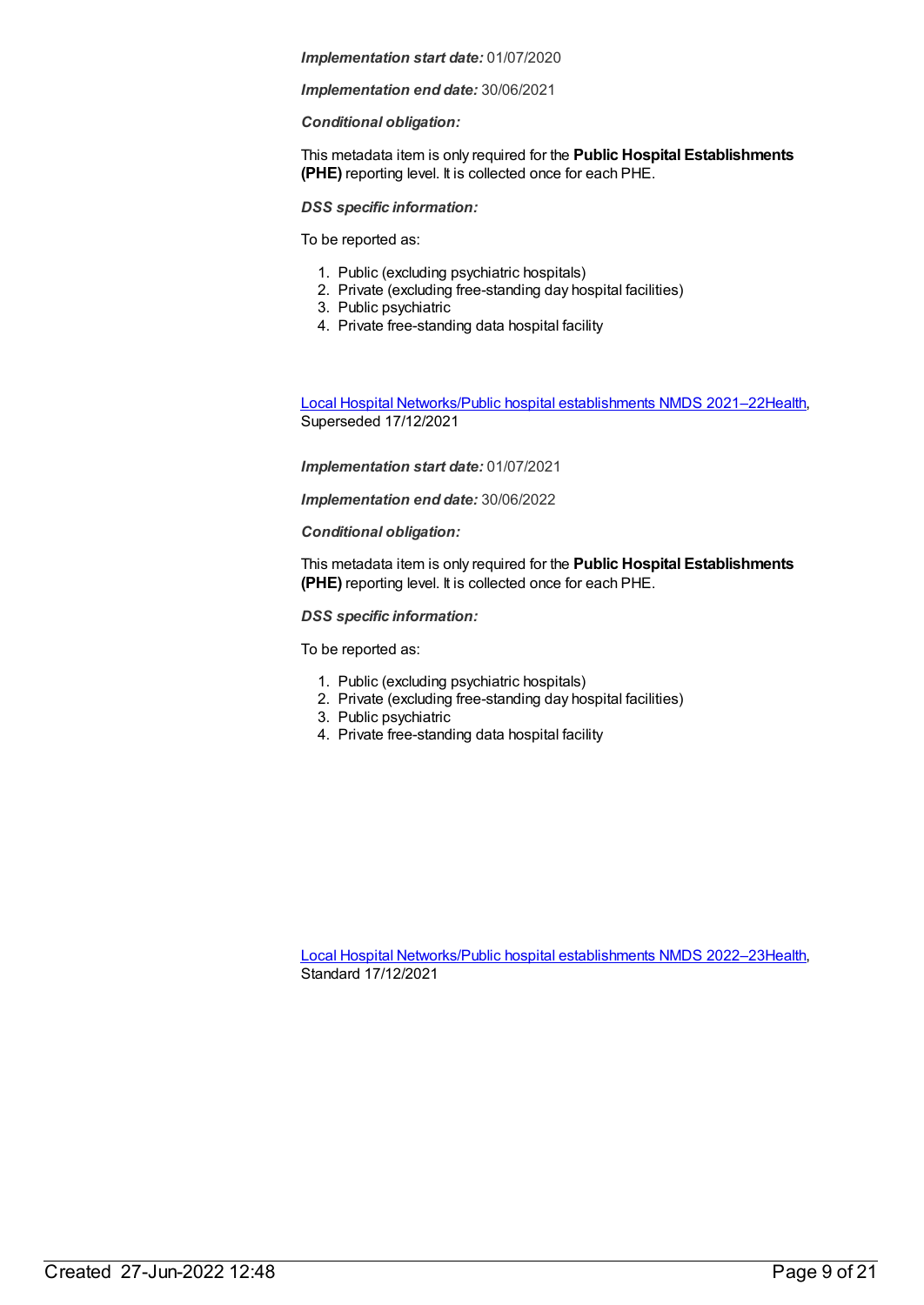### *Implementation end date:* 30/06/2023

# *Conditional obligation:*

This metadata item is only required for the **Public Hospital Establishments (PHE)** reporting level. It is collected once for each PHE.

## *DSS specific information:*

To be reported as:

- 1. Public (excluding psychiatric hospitals)
- 2. Private (excluding free-standing day hospital facilities)
- 3. Public psychiatric
- 4. Private free-standing data hospital facility

Local Hospital [Networks/Public](https://meteor.aihw.gov.au/content/756101) hospital establishments NMDS 2023–24[Health](https://meteor.aihw.gov.au/RegistrationAuthority/12), Recorded 24/06/2024

### *Implementation start date:* 01/07/2023

*Implementation end date:* 30/06/2024

### *Conditional obligation:*

This metadata item is only required for the **Public Hospital Establishments (PHE)** reporting level. It is collected once for each PHE.

### *DSS specific information:*

To be reported as:

- 1. Public (excluding psychiatric hospitals)
- 2. Private (excluding free-standing day hospital facilities)
- 3. Public psychiatric
- 4. Private free-standing data hospital facility

Mental health [establishments](https://meteor.aihw.gov.au/content/298027) NMDS 2005-06[Health](https://meteor.aihw.gov.au/RegistrationAuthority/12), Superseded 07/12/2005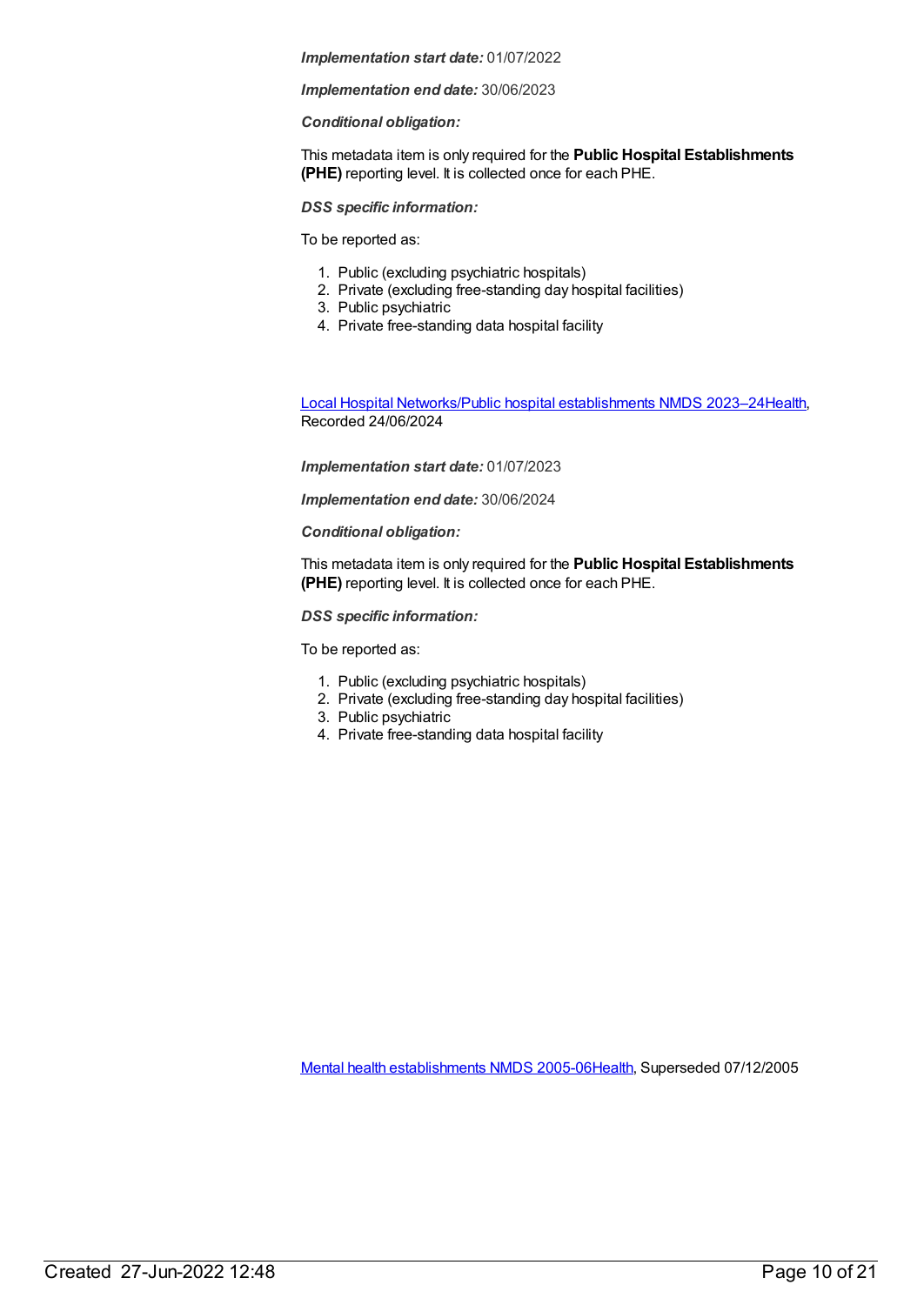### *DSS specific information:*

CODE 2 is to be used for private hospitals and residential mental health care services operated by non-government organisations. Code 2 will mean 'private' for specialised mental health services with a service setting of 'admitted' and 'nongovernment organisation' for specialised mental health services with a service setting of 'residential'.

Mental health [establishments](https://meteor.aihw.gov.au/content/311875) NMDS 2005-06[Health](https://meteor.aihw.gov.au/RegistrationAuthority/12), Superseded 21/03/2006

*Implementation start date:* 01/07/2005

*Implementation end date:* 30/06/2006

*DSS specific information:*

CODE 2 is to be used for private hospitals and residential mental health care services operated by non-government organisations. Code 2 will mean 'private' for specialised mental health services with a service setting of 'admitted' and 'nongovernment organisation' for specialised mental health services with a service setting of 'residential'.

Mental health [establishments](https://meteor.aihw.gov.au/content/334283) NMDS 2006-07[Health](https://meteor.aihw.gov.au/RegistrationAuthority/12), Superseded 23/10/2006

*Implementation start date:* 01/07/2006

*Implementation end date:* 30/06/2007

*DSS specific information:*

CODE 2 is to be used for private hospitals and residential mental health care services operated by non-government organisations. Code 2 will mean 'private' for specialised mental health services with a service setting of 'admitted' and 'nongovernment organisation' for specialised mental health services with a service setting of 'residential'.

Mental health [establishments](https://meteor.aihw.gov.au/content/345134) NMDS 2007-08[Health](https://meteor.aihw.gov.au/RegistrationAuthority/12), Superseded 05/02/2008

*Implementation start date:* 01/07/2007

*Implementation end date:* 30/06/2008

*DSS specific information:*

CODE 2 is to be used for private hospitals and residential mental health care services operated by non-government organisations. Code 2 will mean 'private' for specialised mental health services with a service setting of 'admitted' and 'nongovernment organisation' for specialised mental health services with a service setting of 'residential'.

Mental health [establishments](https://meteor.aihw.gov.au/content/362299) NMDS 2008-09[Health](https://meteor.aihw.gov.au/RegistrationAuthority/12), Superseded 03/12/2008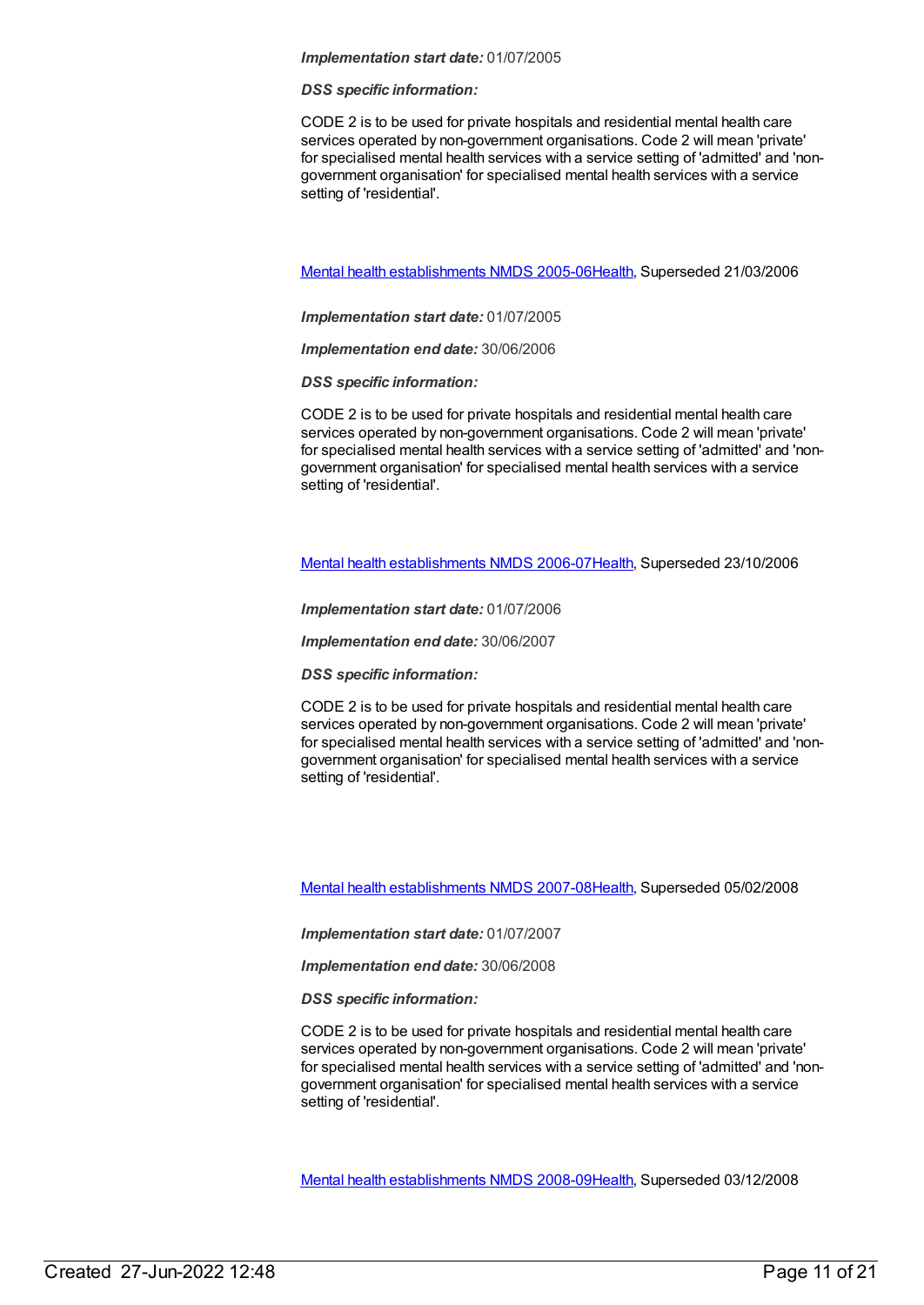*Implementation end date:* 30/06/2009

*DSS specific information:*

CODE 2 is to be used for private hospitals and residential mental health care services operated by non-government organisations. Code 2 will mean 'private' for specialised mental health services with a service setting of 'admitted' and 'nongovernment organisation' for specialised mental health services with a service setting of 'residential'.

Mental health [establishments](https://meteor.aihw.gov.au/content/374981) NMDS 2009-10[Health](https://meteor.aihw.gov.au/RegistrationAuthority/12), Superseded 02/12/2009

*Implementation start date:* 01/07/2009

*Implementation end date:* 30/06/2010

*DSS specific information:*

CODE 2 is to be used for private hospitals and residential mental health care services operated by non-government organisations. Code 2 will mean 'private' for specialised mental health services with a service setting of 'admitted' and 'nongovernment organisation' for specialised mental health services with a service setting of 'residential'.

Mental health [establishments](https://meteor.aihw.gov.au/content/378611) NMDS 2010-11[Health](https://meteor.aihw.gov.au/RegistrationAuthority/12), Superseded 01/12/2010

*Implementation start date:* 01/07/2010 *Implementation end date:* 30/06/2011

Mental health [establishments](https://meteor.aihw.gov.au/content/424725) NMDS 2011-12[Health](https://meteor.aihw.gov.au/RegistrationAuthority/12), Superseded 07/12/2011

*Implementation start date:* 01/07/2011

*Implementation end date:* 30/06/2012

Mental health [establishments](https://meteor.aihw.gov.au/content/468195) NMDS 2012-13[Health](https://meteor.aihw.gov.au/RegistrationAuthority/12), Superseded 07/02/2013

*Implementation start date:* 01/07/2012

*Implementation end date:* 30/06/2013

Mental health [establishments](https://meteor.aihw.gov.au/content/493652) NMDS 2013-14[Health](https://meteor.aihw.gov.au/RegistrationAuthority/12), Superseded 07/03/2014

*Implementation start date:* 01/07/2013 *Implementation end date:* 30/06/2014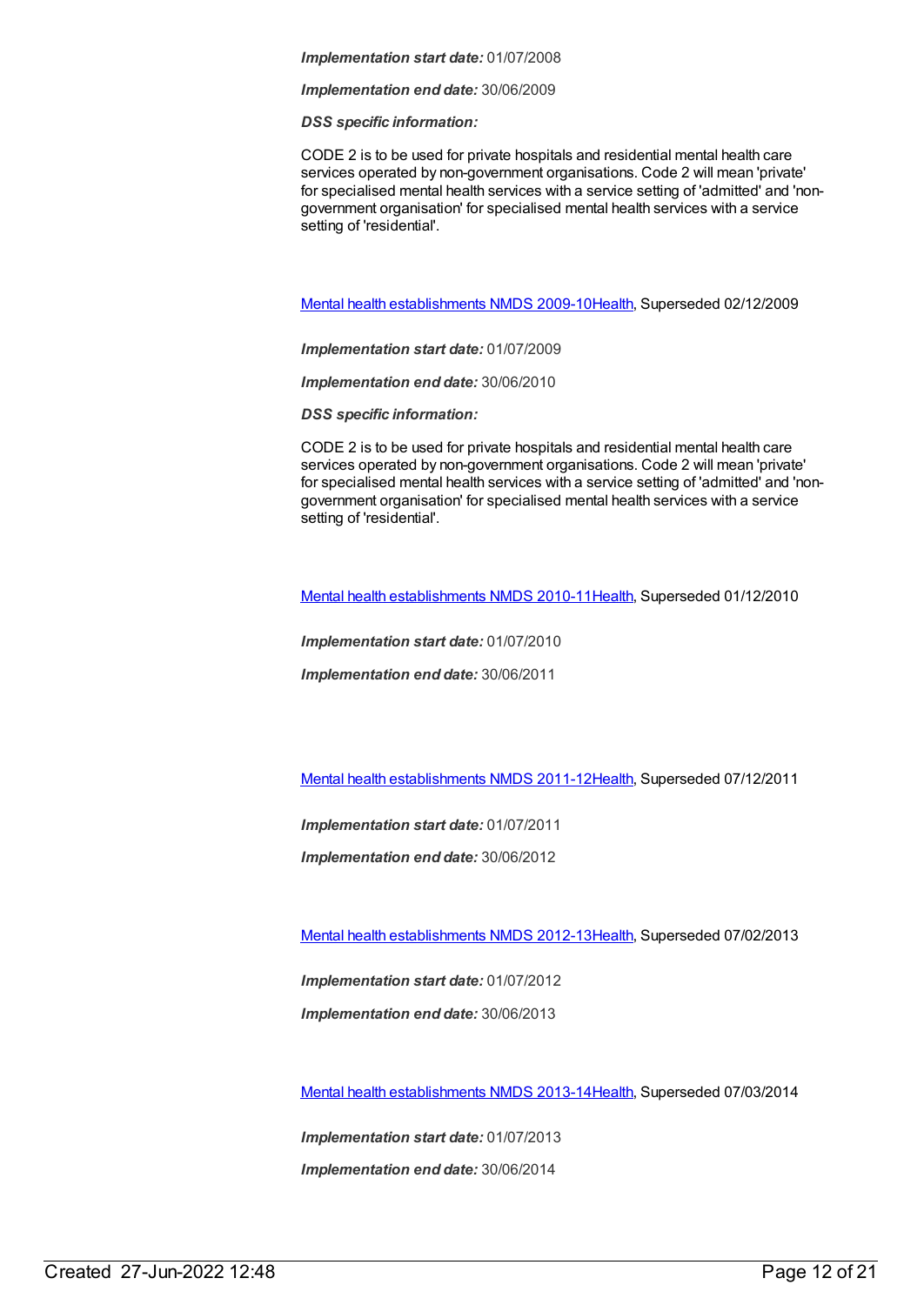*Implementation end date:* 30/06/2015

Mental health [establishments](https://meteor.aihw.gov.au/content/565661) NMDS 2015-16[Health](https://meteor.aihw.gov.au/RegistrationAuthority/12), Superseded 04/09/2015

*Implementation start date:* 01/07/2015

*Implementation end date:* 30/06/2016

Mental health [establishments](https://meteor.aihw.gov.au/content/605829) NMDS 2016-17[Health](https://meteor.aihw.gov.au/RegistrationAuthority/12), Superseded 17/08/2017

*Implementation start date:* 01/07/2016

*Implementation end date:* 30/06/2017

Mental health [establishments](https://meteor.aihw.gov.au/content/645723) NMDS 2017–1[8Health](https://meteor.aihw.gov.au/RegistrationAuthority/12), Superseded 25/01/2018

*Implementation start date:* 01/07/2017

*Implementation end date:* 30/06/2018

Mental health [establishments](https://meteor.aihw.gov.au/content/677892) NMDS 2018–19ACT Health [\(retired\)](https://meteor.aihw.gov.au/RegistrationAuthority/9), Candidate 17/08/2018 [Health](https://meteor.aihw.gov.au/RegistrationAuthority/12), Superseded 12/12/2018

*Implementation start date:* 01/07/2018

*Implementation end date:* 30/06/2019

Mental health [establishments](https://meteor.aihw.gov.au/content/707557) NMDS 2019–2[0Health](https://meteor.aihw.gov.au/RegistrationAuthority/12), Superseded 16/01/2020

*Implementation start date:* 01/07/2019

*Implementation end date:* 30/06/2020

Mental health [establishments](https://meteor.aihw.gov.au/content/722168) NMDS 2020–2[1Health](https://meteor.aihw.gov.au/RegistrationAuthority/12), Superseded 20/01/2021

*Implementation start date:* 01/07/2020 *Implementation end date:* 30/06/2021

Mental health [establishments](https://meteor.aihw.gov.au/content/727352) NMDS 2021–2[2Health](https://meteor.aihw.gov.au/RegistrationAuthority/12), Superseded 17/12/2021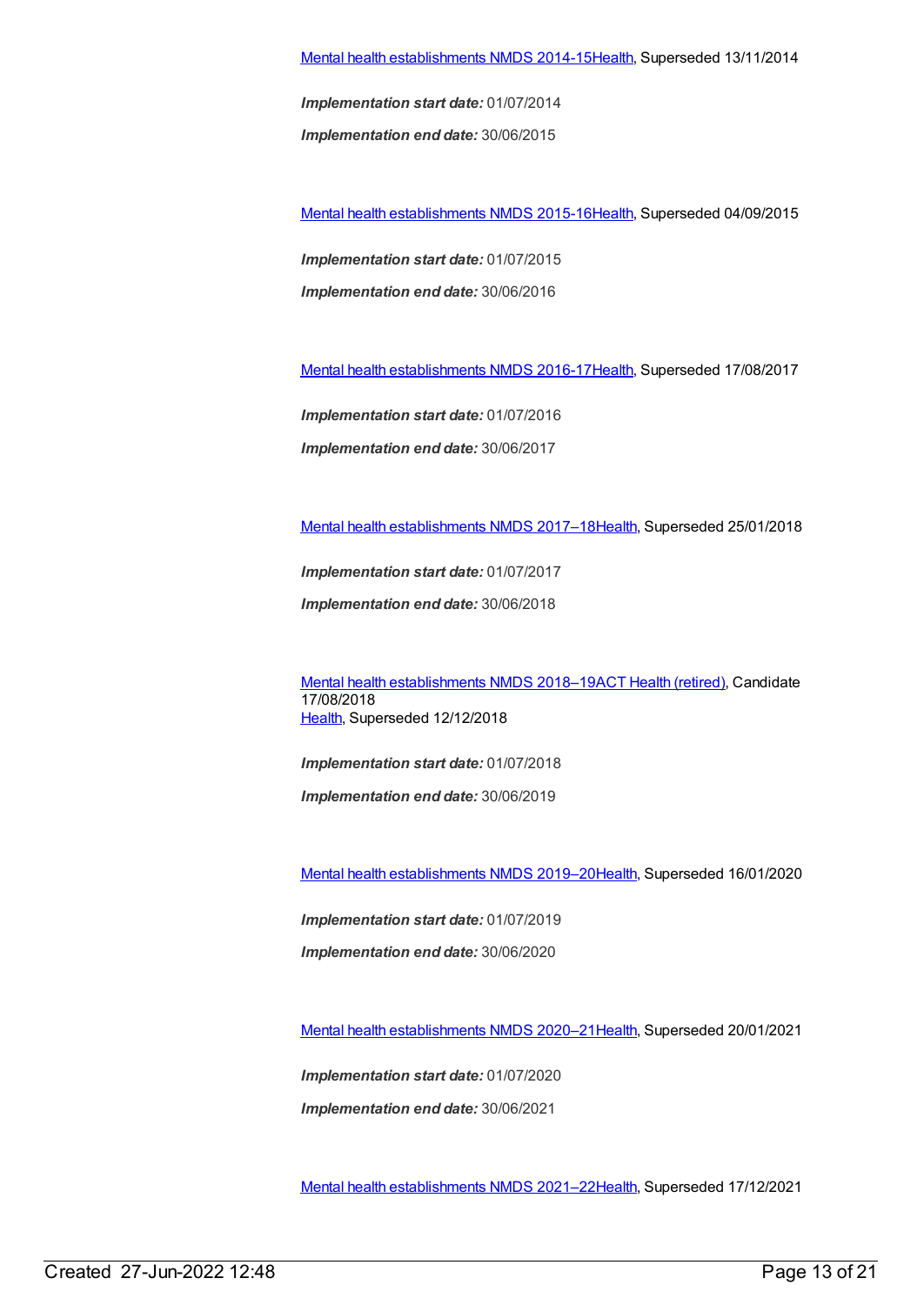*Implementation end date:* 30/06/2022

Mental health [establishments](https://meteor.aihw.gov.au/content/742046) NMDS 2022–2[3Health](https://meteor.aihw.gov.au/RegistrationAuthority/12), Standard 17/12/2021

*Implementation start date:* 01/07/2022

*Implementation end date:* 30/06/2023

Public hospital [establishments](https://meteor.aihw.gov.au/content/643172) data element cluste[rHealth](https://meteor.aihw.gov.au/RegistrationAuthority/12), Superseded 25/01/2018

*Implementation start date:* 01/07/2017

Public hospital [establishments](https://meteor.aihw.gov.au/content/679217) data element clusterACT Health [\(retired\)](https://meteor.aihw.gov.au/RegistrationAuthority/9), Candidate 10/08/2018 [Health](https://meteor.aihw.gov.au/RegistrationAuthority/12), Superseded 17/10/2018

*Implementation start date:* 01/07/2018

Public hospital [establishments](https://meteor.aihw.gov.au/content/706483) data element cluste[rHealth](https://meteor.aihw.gov.au/RegistrationAuthority/12), Standard 17/10/2018

*Implementation start date:* 01/07/2019

Public hospital [establishments](https://meteor.aihw.gov.au/content/540101) NMDS 2014-15[Health](https://meteor.aihw.gov.au/RegistrationAuthority/12), Superseded 04/02/2015

*Implementation start date:* 01/07/2014

*Implementation end date:* 30/06/2015

Public hospital [establishments](https://meteor.aihw.gov.au/content/600230) NMDS 2015-16[Health](https://meteor.aihw.gov.au/RegistrationAuthority/12), Superseded 04/08/2016

*Implementation start date:* 01/07/2015

*Implementation end date:* 30/06/2016

Public hospital [establishments](https://meteor.aihw.gov.au/content/615835) NMDS 2016–1[7Health](https://meteor.aihw.gov.au/RegistrationAuthority/12), Superseded 03/11/2016

*Implementation start date:* 01/07/2016 *Implementation end date:* 30/06/2017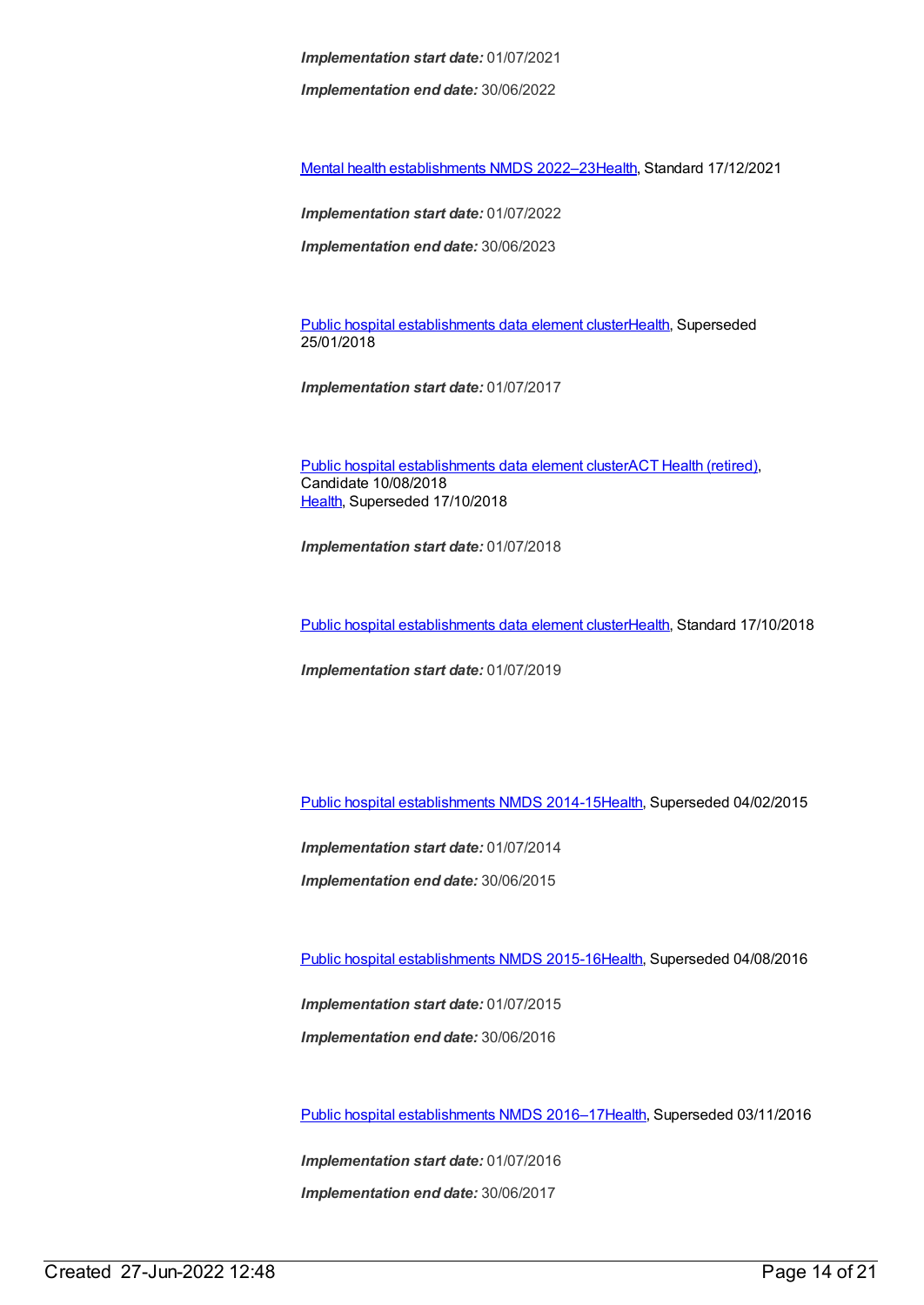*Implementation end date:* 30/06/2006

*DSS specific information:*

CODE 1 is to be used for government-operated residential mental health care services.

CODE 2 to be used for residential mental health care services operated by nongovernment organisations.

[Residential](https://meteor.aihw.gov.au/content/334067) mental health care NMDS 2006-0[7Health](https://meteor.aihw.gov.au/RegistrationAuthority/12), Superseded 23/10/2006

*Implementation start date:* 01/07/2006

*Implementation end date:* 30/06/2007

*DSS specific information:*

CODE 1 is to be used for government-operated residential mental health care services.

CODE 2 to be used for residential mental health care services operated by nongovernment organisations.

[Residential](https://meteor.aihw.gov.au/content/345122) mental health care NMDS 2007-0[8Health](https://meteor.aihw.gov.au/RegistrationAuthority/12), Superseded 05/02/2008

*Implementation start date:* 01/07/2007

*Implementation end date:* 30/06/2008

*DSS specific information:*

CODE 1 is to be used for government-operated residential mental health care services.

CODE 2 to be used for residential mental health care services operated by nongovernment organisations.

[Residential](https://meteor.aihw.gov.au/content/362316) mental health care NMDS 2008-0[9Health](https://meteor.aihw.gov.au/RegistrationAuthority/12), Superseded 04/02/2009

*Implementation start date:* 01/07/2008

*Implementation end date:* 30/06/2009

*DSS specific information:*

CODE 1 is to be used for government-operated residential mental health care services.

CODE 2 to be used for residential mental health care services operated by nongovernment organisations.

[Residential](https://meteor.aihw.gov.au/content/374223) mental health care NMDS 2009-1[0Health](https://meteor.aihw.gov.au/RegistrationAuthority/12), Superseded 05/01/2010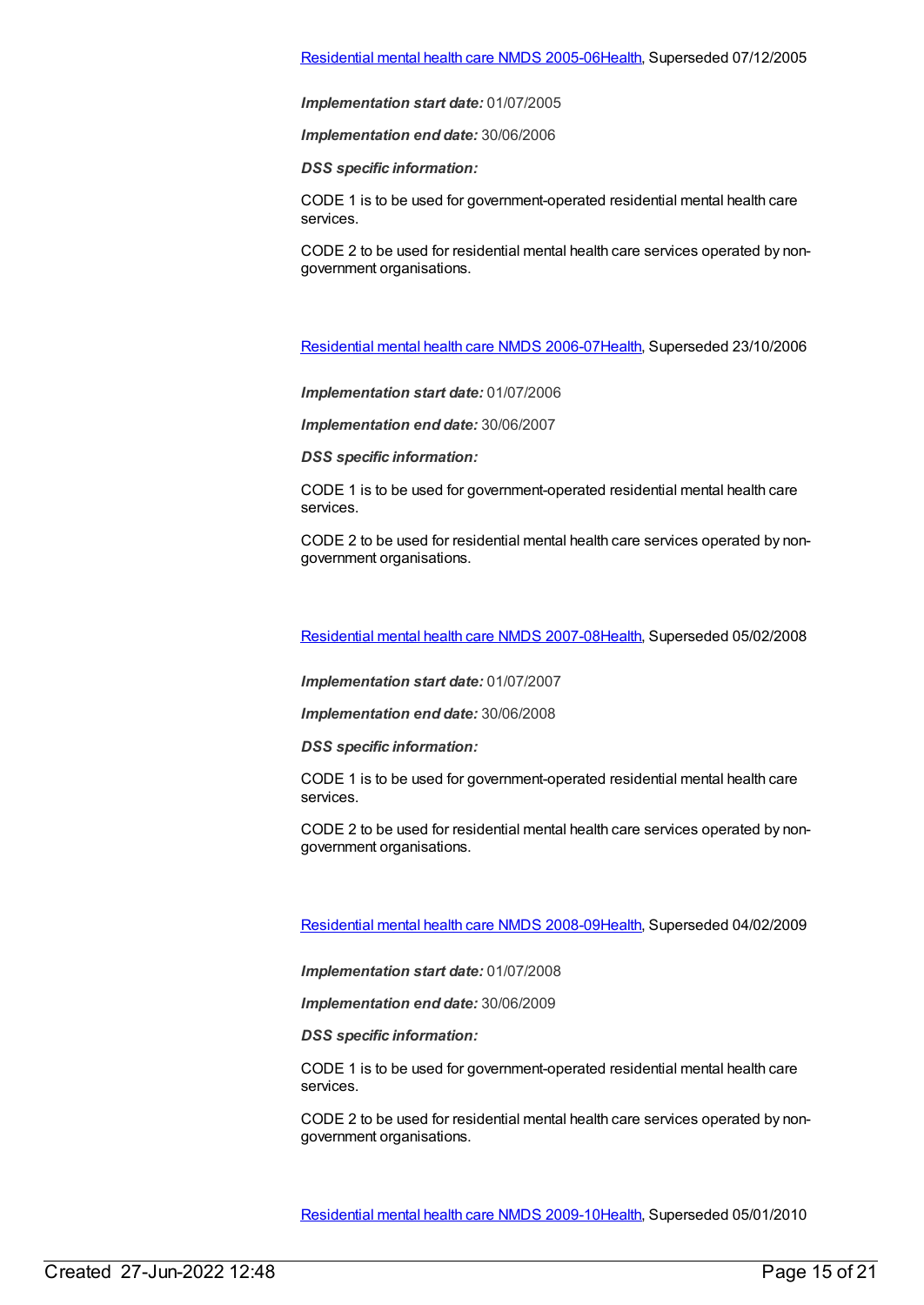*Implementation end date:* 30/06/2010

*DSS specific information:*

CODE 1 is to be used for government-operated residential mental health care services.

CODE 2 to be used for residential mental health care services operated by nongovernment organisations.

[Residential](https://meteor.aihw.gov.au/content/386809) mental health care NMDS 2010-1[1Health](https://meteor.aihw.gov.au/RegistrationAuthority/12), Superseded 21/12/2010

*Implementation start date:* 01/07/2010

*Implementation end date:* 30/06/2011

*DSS specific information:*

CODE 1 is to be used for government-operated residential mental health care services.

CODE 2 to be used for residential mental health care services operated by nongovernment organisations.

[Residential](https://meteor.aihw.gov.au/content/426754) mental health care NMDS 2011-1[2Health](https://meteor.aihw.gov.au/RegistrationAuthority/12), Superseded 07/03/2012

*Implementation start date:* 01/07/2011

*Implementation end date:* 30/06/2012

*DSS specific information:*

CODE 1 is to be used for government-operated residential mental health care services.

CODE 2 is to be used for residential mental health care services operated by non-government organisations.

[Residential](https://meteor.aihw.gov.au/content/468206) mental health care NMDS 2012-1[3Health](https://meteor.aihw.gov.au/RegistrationAuthority/12), Superseded 06/09/2013

*Implementation start date:* 01/07/2012

*Implementation end date:* 30/06/2013

*DSS specific information:*

CODE 1 is to be used for government-operated residential mental health care services.

CODE 2 is to be used for residential mental health care services operated by non-government organisations.

[Residential](https://meteor.aihw.gov.au/content/539453) mental health care NMDS 2013-1[4Health](https://meteor.aihw.gov.au/RegistrationAuthority/12), Superseded 07/03/2014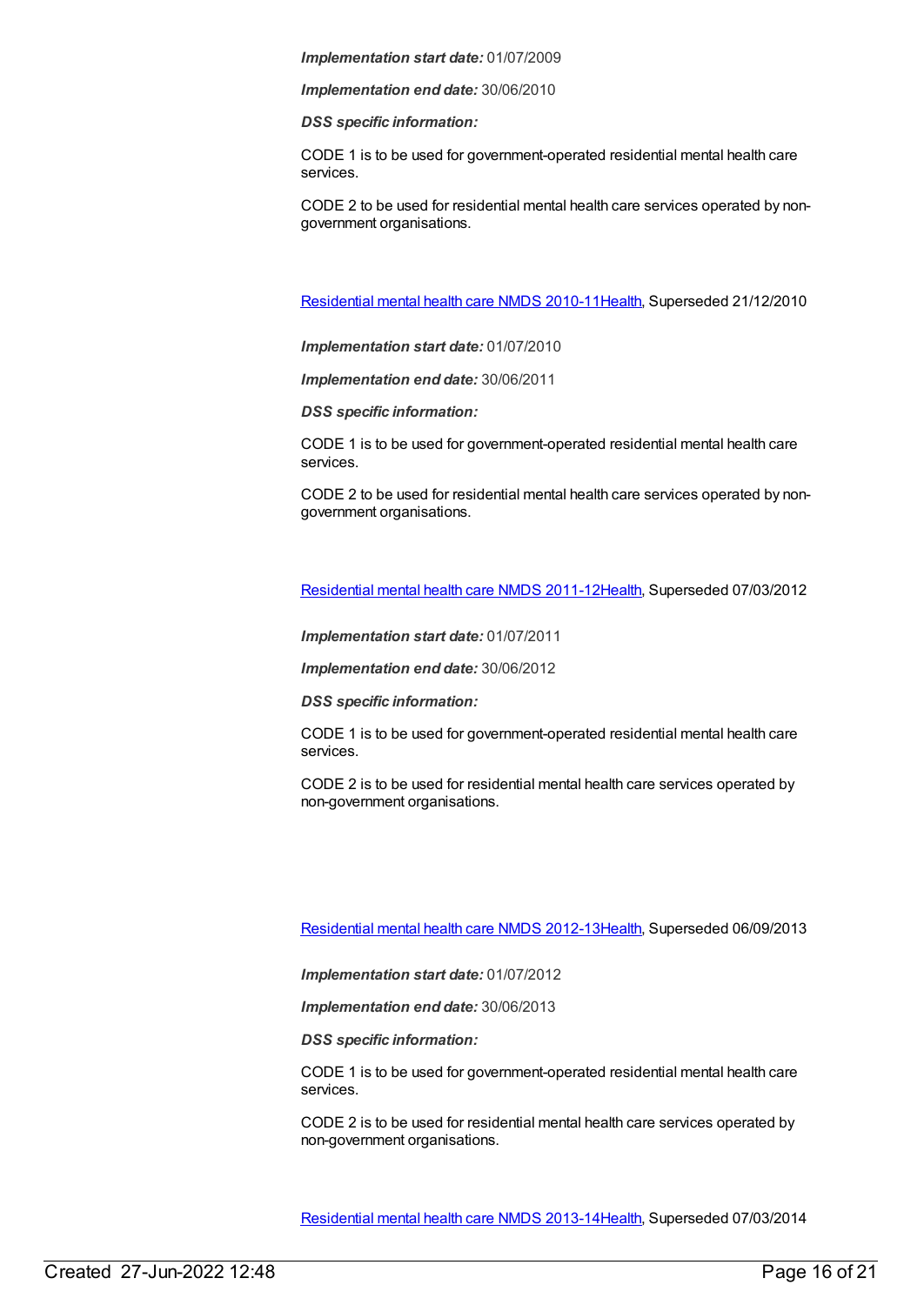*Implementation end date:* 30/06/2014

*DSS specific information:*

CODE 1 is to be used for government-operated residential mental health care services.

CODE 2 is to be used for residential mental health care services operated by non-government organisations.

[Residential](https://meteor.aihw.gov.au/content/525052) mental health care NMDS 2014-1[5Health](https://meteor.aihw.gov.au/RegistrationAuthority/12), Superseded 13/11/2014

*Implementation start date:* 01/07/2014

*Implementation end date:* 30/06/2015

*DSS specific information:*

CODE 1 is to be used for government-operated residential mental health care services.

CODE 2 is to be used for residential mental health care services operated by non-government organisations.

[Residential](https://meteor.aihw.gov.au/content/565678) mental health care NMDS 2015-1[6Health](https://meteor.aihw.gov.au/RegistrationAuthority/12), Superseded 04/09/2015

*Implementation start date:* 01/07/2015

*Implementation end date:* 30/06/2016

*DSS specific information:*

CODE 1 is to be used for government-operated residential mental health care services.

CODE 2 is to be used for residential mental health care services operated by non-government organisations.

[Residential](https://meteor.aihw.gov.au/content/608539) mental health care NMDS 2016-1[7Health](https://meteor.aihw.gov.au/RegistrationAuthority/12), Superseded 17/08/2017

*Implementation start date:* 01/07/2016

*Implementation end date:* 30/06/2017

*DSS specific information:*

CODE 1 is to be used for government-operated residential mental health care services.

CODE 2 is to be used for residential mental health care services operated by non-government organisations.

[Residential](https://meteor.aihw.gov.au/content/645718) mental health care NMDS 2017–1[8Health](https://meteor.aihw.gov.au/RegistrationAuthority/12), Superseded 25/01/2018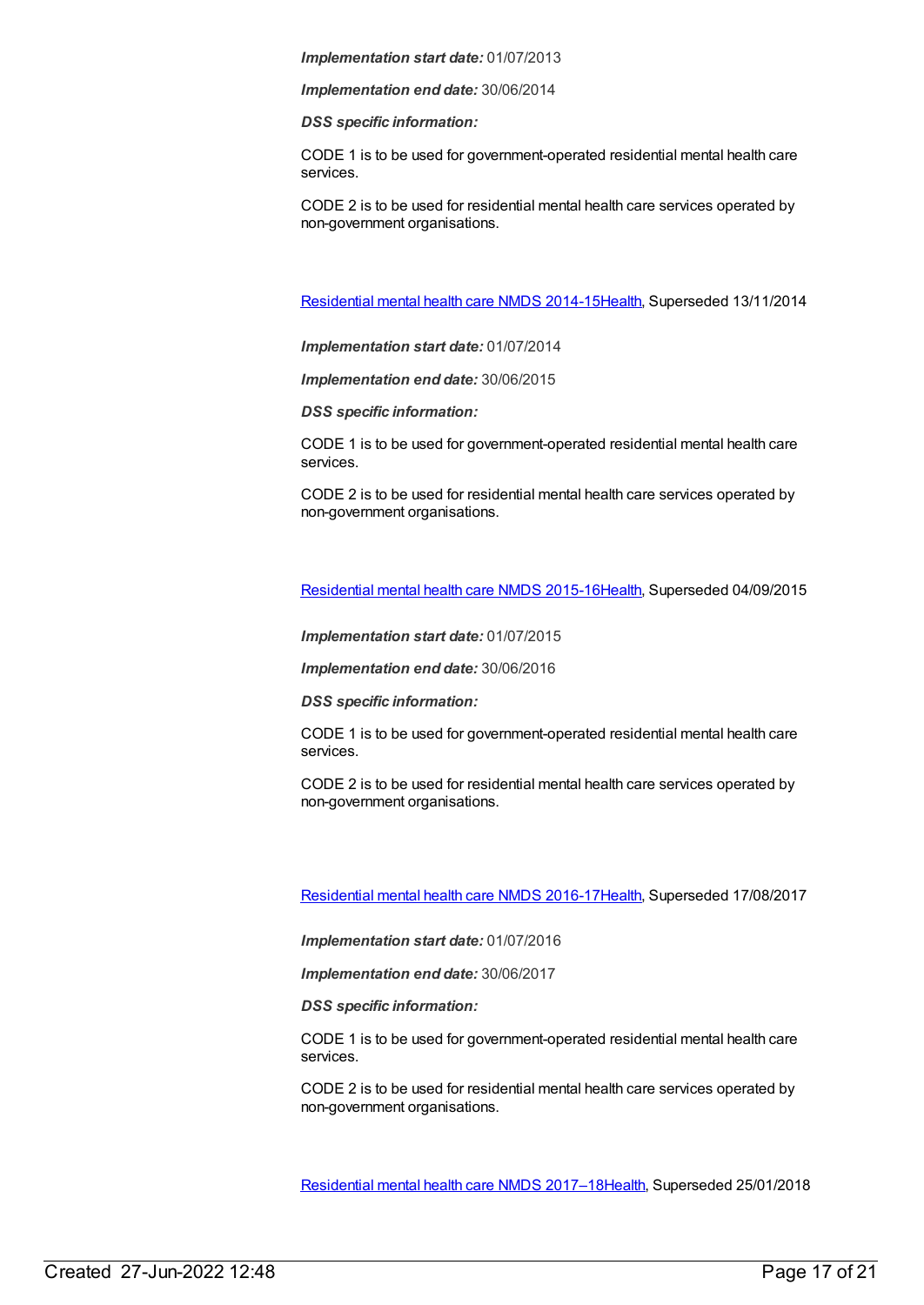*Implementation end date:* 30/06/2018

*DSS specific information:*

CODE 1 is to be used for government-operated residential mental health care services.

CODE 2 is to be used for residential mental health care services operated by non-government organisations.

[Residential](https://meteor.aihw.gov.au/content/685927) mental health care NMDS 2018-19ACT Health [\(retired\)](https://meteor.aihw.gov.au/RegistrationAuthority/9), Candidate 09/08/2018 [Health](https://meteor.aihw.gov.au/RegistrationAuthority/12), Superseded 12/12/2018

*Implementation start date:* 01/07/2018

*Implementation end date:* 30/06/2019

*DSS specific information:*

CODE 1 is to be used for government-operated residential mental health care services.

CODE 2 is to be used for residential mental health care services operated by non-government organisations.

[Residential](https://meteor.aihw.gov.au/content/707512) mental health care NMDS 2019–2[0Health](https://meteor.aihw.gov.au/RegistrationAuthority/12), Superseded 16/01/2020

*Implementation start date:* 01/07/2019

*Implementation end date:* 30/06/2020

*DSS specific information:*

CODE 1 is to be used for government-operated residential mental health care services.

CODE 2 is to be used for residential mental health care services operated by non-government organisations.

[Residential](https://meteor.aihw.gov.au/content/722224) mental health care NMDS 2020–2[1Health](https://meteor.aihw.gov.au/RegistrationAuthority/12), Superseded 20/01/2021

*Implementation start date:* 01/07/2020

*Implementation end date:* 30/06/2021

*DSS specific information:*

CODE 1 is to be used for government-operated residential mental health care services.

CODE 2 is to be used for residential mental health care services operated by non-government organisations.

[Residential](https://meteor.aihw.gov.au/content/727354) mental health care NMDS 2021–2[2Health](https://meteor.aihw.gov.au/RegistrationAuthority/12), Superseded 17/12/2021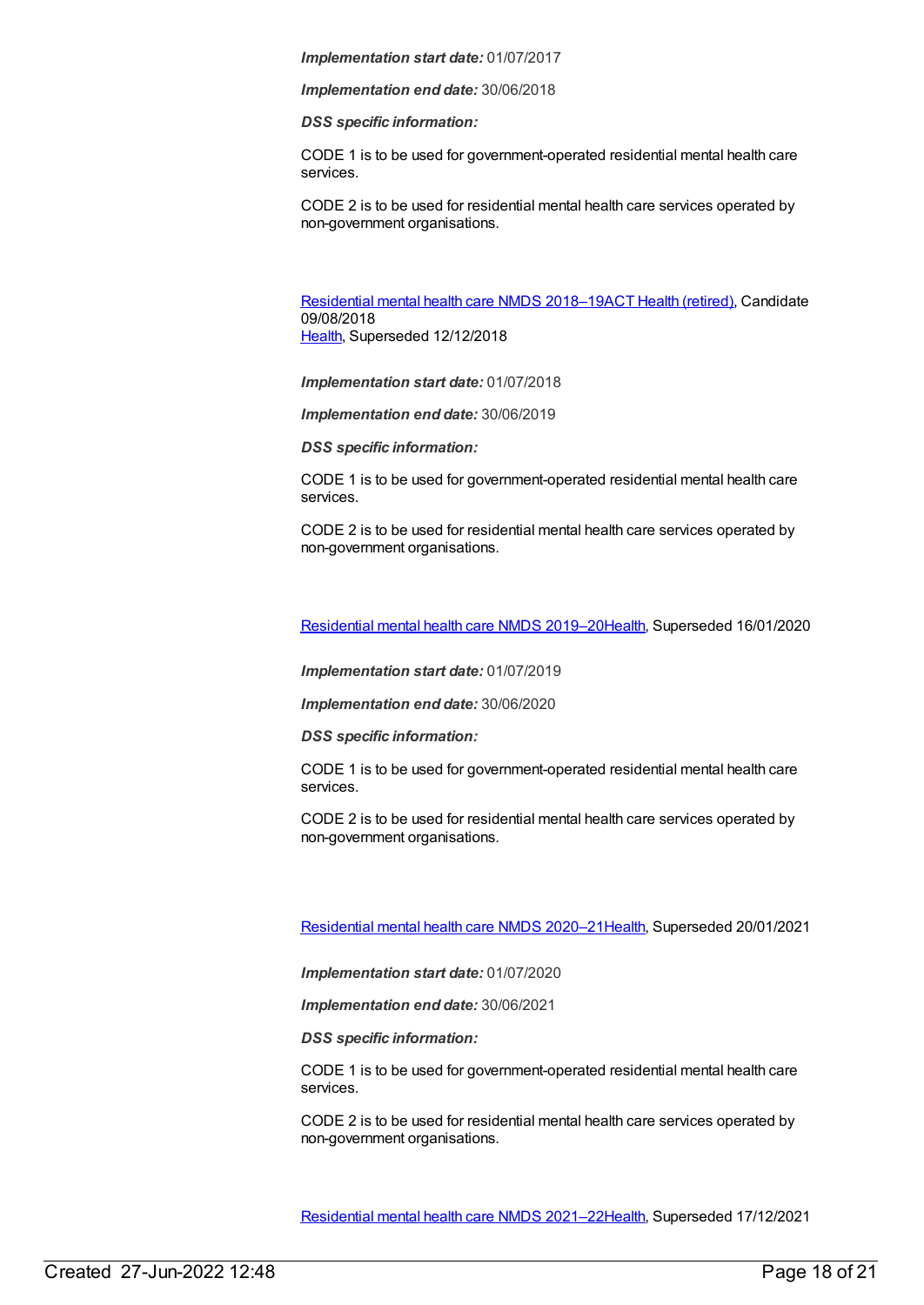*Implementation end date:* 30/06/2022

*DSS specific information:*

CODE 1 is to be used for government-operated residential mental health care services.

CODE 2 is to be used for residential mental health care services operated by non-government organisations.

**Indicators: Used as** *Used as**Unimerator and Departments* **2022–23 Health, Standard 17/12/2021** 

*Implementation start date:* 01/07/2022 Australian Health Performance Framework: PI [2.4.1–Unplanned](https://meteor.aihw.gov.au/content/715368) hospital readmission rates, 2019[Health,](https://meteor.aihw.gov.au/RegistrationAuthority/12) Standard 09/04/2020

*Implementation end date:* 30/06/2023

Australian Health Performance Framework: PI [2.4.1–Unplanned](https://meteor.aihw.gov.au/content/728347) hospital<br>**PSS እንደይወቁ መሆን የተያያ**የ የተያያዘው Standard 13/10/2021 readmission rates, 2020[Health,](https://meteor.aihw.gov.au/RegistrationAuthority/12) Standard 13/10/2021

CODE 1 is to be used for government-operated residential mental health care **RBIVORS Healthcare Agreement: [P43-Unplanned/unexpected](https://meteor.aihw.gov.au/content/395081) readmissions within** 28 days of selected surgical admissions, 201[0Health](https://meteor.aihw.gov.au/RegistrationAuthority/12), Superseded 08/06/2011<br>CODE 2 is to be used for residential mental health care services operated by non-government organisations. National Healthcare Agreement: PI [09-Incidence](https://meteor.aihw.gov.au/content/559050) of heart attacks (acute coronary events), 201[5Health,](https://meteor.aihw.gov.au/RegistrationAuthority/12) Superseded 08/07/2016

National Healthcare Agreement: PI [09-Incidence](https://meteor.aihw.gov.au/content/497512) of heart attacks, 201[3Health](https://meteor.aihw.gov.au/RegistrationAuthority/12), Superseded 30/04/2014

National Healthcare Agreement: PI [09-Incidence](https://meteor.aihw.gov.au/content/517669) of heart attacks, 201[4Health](https://meteor.aihw.gov.au/RegistrationAuthority/12), Superseded 14/01/2015

National Healthcare Agreement: PI [23-Unplanned](https://meteor.aihw.gov.au/content/497129) hospital readmission rates, 201[3Health](https://meteor.aihw.gov.au/RegistrationAuthority/12), Superseded 30/04/2014

National Healthcare Agreement: PI [23-Unplanned](https://meteor.aihw.gov.au/content/517634) hospital readmission rates, 201[4Health](https://meteor.aihw.gov.au/RegistrationAuthority/12), Superseded 14/01/2015

National Healthcare Agreement: PI [23-Unplanned](https://meteor.aihw.gov.au/content/559020) hospital readmission rates, 201[5Health](https://meteor.aihw.gov.au/RegistrationAuthority/12), Superseded 08/07/2016

National Healthcare Agreement: PI [23–Unplanned](https://meteor.aihw.gov.au/content/598732) hospital readmission rates, 201[6Health](https://meteor.aihw.gov.au/RegistrationAuthority/12), Superseded 31/01/2017

National Healthcare Agreement: PI [23–Unplanned](https://meteor.aihw.gov.au/content/630049) hospital readmission rates, 201[7Health](https://meteor.aihw.gov.au/RegistrationAuthority/12), Superseded 30/01/2018

National Healthcare Agreement: PI [23–Unplanned](https://meteor.aihw.gov.au/content/658485) hospital readmission rates, 201[8Health](https://meteor.aihw.gov.au/RegistrationAuthority/12), Superseded 19/06/2019

National Healthcare Agreement: PI [23–Unplanned](https://meteor.aihw.gov.au/content/698890) hospital readmission rates, 201[9Health](https://meteor.aihw.gov.au/RegistrationAuthority/12), Superseded 13/03/2020

National Healthcare Agreement: PI [23–Unplanned](https://meteor.aihw.gov.au/content/716786) hospital readmission rates, 202[0Health](https://meteor.aihw.gov.au/RegistrationAuthority/12), Standard 13/03/2020

National Healthcare Agreement: PI [23–Unplanned](https://meteor.aihw.gov.au/content/725779) hospital readmission rates, 202[1Health](https://meteor.aihw.gov.au/RegistrationAuthority/12), Standard 19/11/2020

**Implementation in**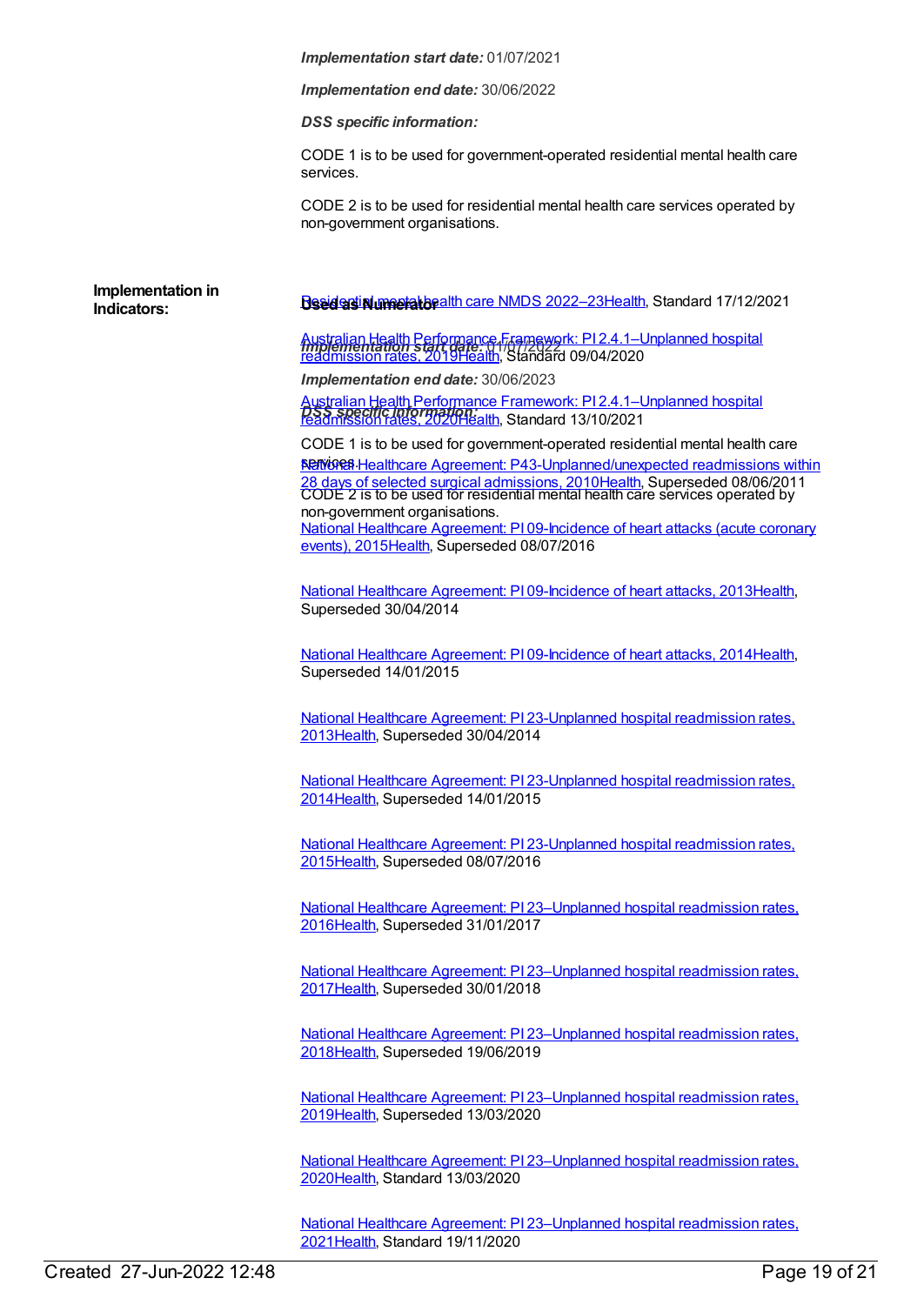National Healthcare Agreement: PI [23–Unplanned](https://meteor.aihw.gov.au/content/742756) hospital readmission rates, 202[2Health](https://meteor.aihw.gov.au/RegistrationAuthority/12), Standard 24/09/2021

National Healthcare Agreement: PI [43-Unplanned/unexpected](https://meteor.aihw.gov.au/content/421607) readmissions within 28 days of selected surgical admissions, 2011 Health, Superseded 31/10/2011

National Healthcare Agreement: PI [43-Unplanned/unexpected](https://meteor.aihw.gov.au/content/443711) readmissions within 28 days of selected surgical episodes of care, 201[2Health](https://meteor.aihw.gov.au/RegistrationAuthority/12), Superseded 25/06/2013

### **Used as Denominator**

Australian Health Performance Framework: PI [2.4.1–Unplanned](https://meteor.aihw.gov.au/content/715368) hospital readmission rates, 2019[Health,](https://meteor.aihw.gov.au/RegistrationAuthority/12) Standard 09/04/2020

Australian Health Performance Framework: PI [2.4.1–Unplanned](https://meteor.aihw.gov.au/content/728347) hospital readmission rates, 2020[Health,](https://meteor.aihw.gov.au/RegistrationAuthority/12) Standard 13/10/2021

National Healthcare Agreement: [P43-Unplanned/unexpected](https://meteor.aihw.gov.au/content/395081) readmissions within 28 days of selected surgical admissions, 201[0Health](https://meteor.aihw.gov.au/RegistrationAuthority/12), Superseded 08/06/2011

National Healthcare Agreement: PI [23-Unplanned](https://meteor.aihw.gov.au/content/497129) hospital readmission rates, 201[3Health](https://meteor.aihw.gov.au/RegistrationAuthority/12), Superseded 30/04/2014

National Healthcare Agreement: PI [23-Unplanned](https://meteor.aihw.gov.au/content/517634) hospital readmission rates, 201[4Health](https://meteor.aihw.gov.au/RegistrationAuthority/12), Superseded 14/01/2015

National Healthcare Agreement: PI [23-Unplanned](https://meteor.aihw.gov.au/content/559020) hospital readmission rates, 201[5Health](https://meteor.aihw.gov.au/RegistrationAuthority/12), Superseded 08/07/2016

National Healthcare Agreement: PI [23–Unplanned](https://meteor.aihw.gov.au/content/598732) hospital readmission rates, 201[6Health](https://meteor.aihw.gov.au/RegistrationAuthority/12), Superseded 31/01/2017

National Healthcare Agreement: PI [23–Unplanned](https://meteor.aihw.gov.au/content/630049) hospital readmission rates, 201[7Health](https://meteor.aihw.gov.au/RegistrationAuthority/12), Superseded 30/01/2018

National Healthcare Agreement: PI [23–Unplanned](https://meteor.aihw.gov.au/content/658485) hospital readmission rates, 201[8Health](https://meteor.aihw.gov.au/RegistrationAuthority/12), Superseded 19/06/2019

National Healthcare Agreement: PI [23–Unplanned](https://meteor.aihw.gov.au/content/698890) hospital readmission rates, 201[9Health](https://meteor.aihw.gov.au/RegistrationAuthority/12), Superseded 13/03/2020

National Healthcare Agreement: PI [23–Unplanned](https://meteor.aihw.gov.au/content/716786) hospital readmission rates, 202[0Health](https://meteor.aihw.gov.au/RegistrationAuthority/12), Standard 13/03/2020

National Healthcare Agreement: PI [23–Unplanned](https://meteor.aihw.gov.au/content/725779) hospital readmission rates, 202[1Health](https://meteor.aihw.gov.au/RegistrationAuthority/12), Standard 19/11/2020

National Healthcare Agreement: PI [23–Unplanned](https://meteor.aihw.gov.au/content/742756) hospital readmission rates, 202[2Health](https://meteor.aihw.gov.au/RegistrationAuthority/12), Standard 24/09/2021

National Healthcare Agreement: PI [43-Unplanned/unexpected](https://meteor.aihw.gov.au/content/421607) readmissions within 28 days of selected surgical admissions, 2011 Health, Superseded 31/10/2011